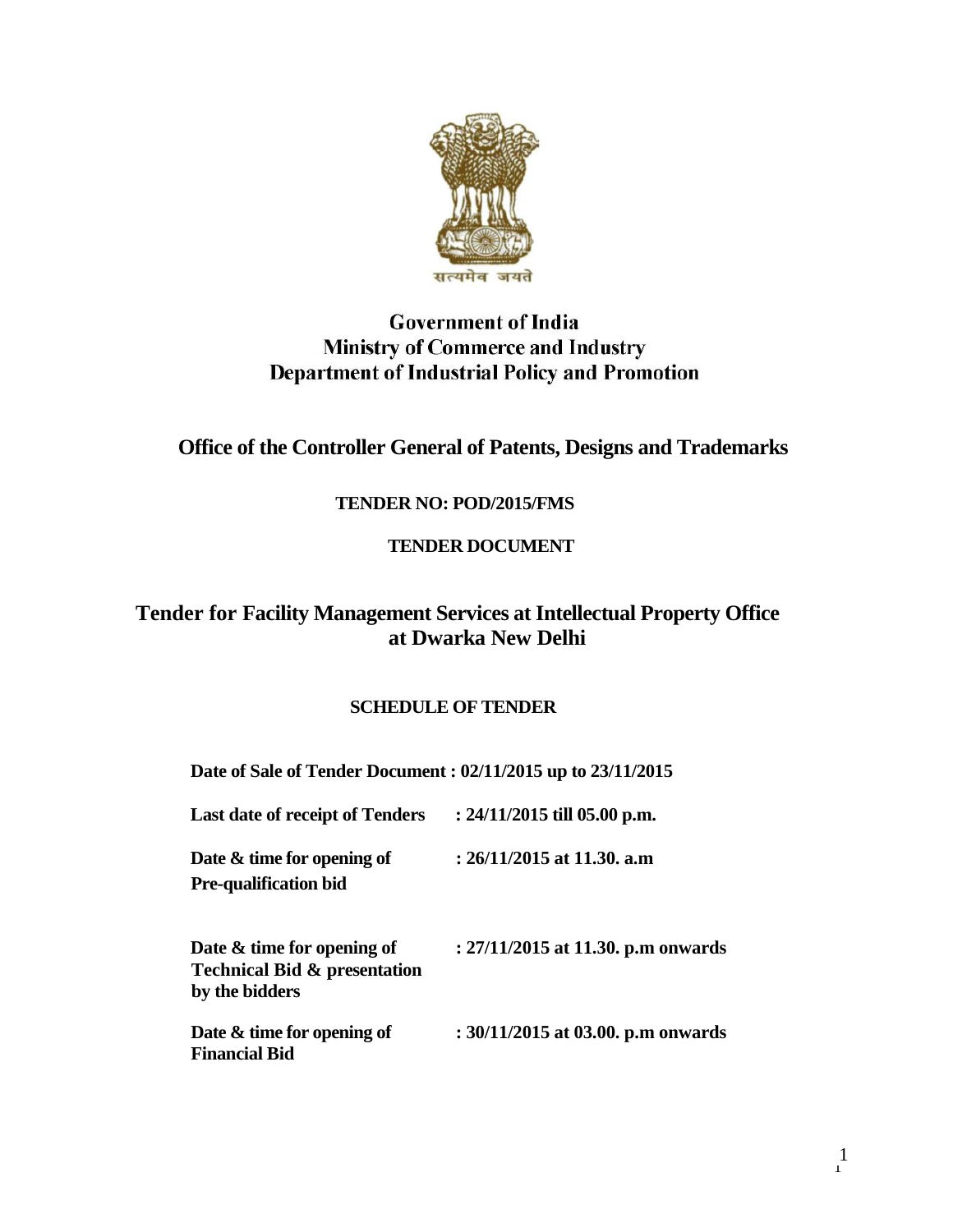### **1. GENERAL**

Sealed tenders are invited by the Controller General of Patents, Designs and Trademarks **(hereinafter referred to as CGPDTM)** on behalf of the President of India from reputed and experienced Companies/Firms/Agencies under **Three Bid System i.e. Pre-qualification Bid, Technical Bid and Financial Bid** for providing **Facility Management Services (FMS)** in Intellectual Property Office at Delhi located at the addresses mentioned in paragraph 2 (e) below, initially for two years from the date of commencement of FMS contract, unless extended further by mutual consent of the Competent Authority and the service provider on the terms and conditions mentioned in the tender document and the contract agreement.

## **2. PARTICULARS OF THE TENDER**

#### **(a) NAME AND ADDRESS OF THE AUTHORITY**

The Controller General of Patents, Designs and Trademarks, Boudhik Sampada Bhawan, S. M. Road, Antop Hill, Mumbai- 400 037.

#### **(b) ADDRESS FOR THE DISTRIBUTION OF TENDER DOCUMENT**

The tender document can be purchased from the cash section of the Patent Office, Delhi

situated at the address given in para 2 (e) below or alternatively the same can be downloaded

from the following websites:

[http://www.ipindia.nic.in](http://www.ipindia.nic.in/)

[http://www.tenders.gov.in](http://www.tenders.gov.in/)

#### **(c) CONTACT PERSONS**

For Technical Clarifications;

- (1) Smt. Suresh Singhal, Administrative Officer Tel: 011 25300254
- (2) Smt. Pritpal Kaur, Asstt. Administrative Officer Tel: 011-25300275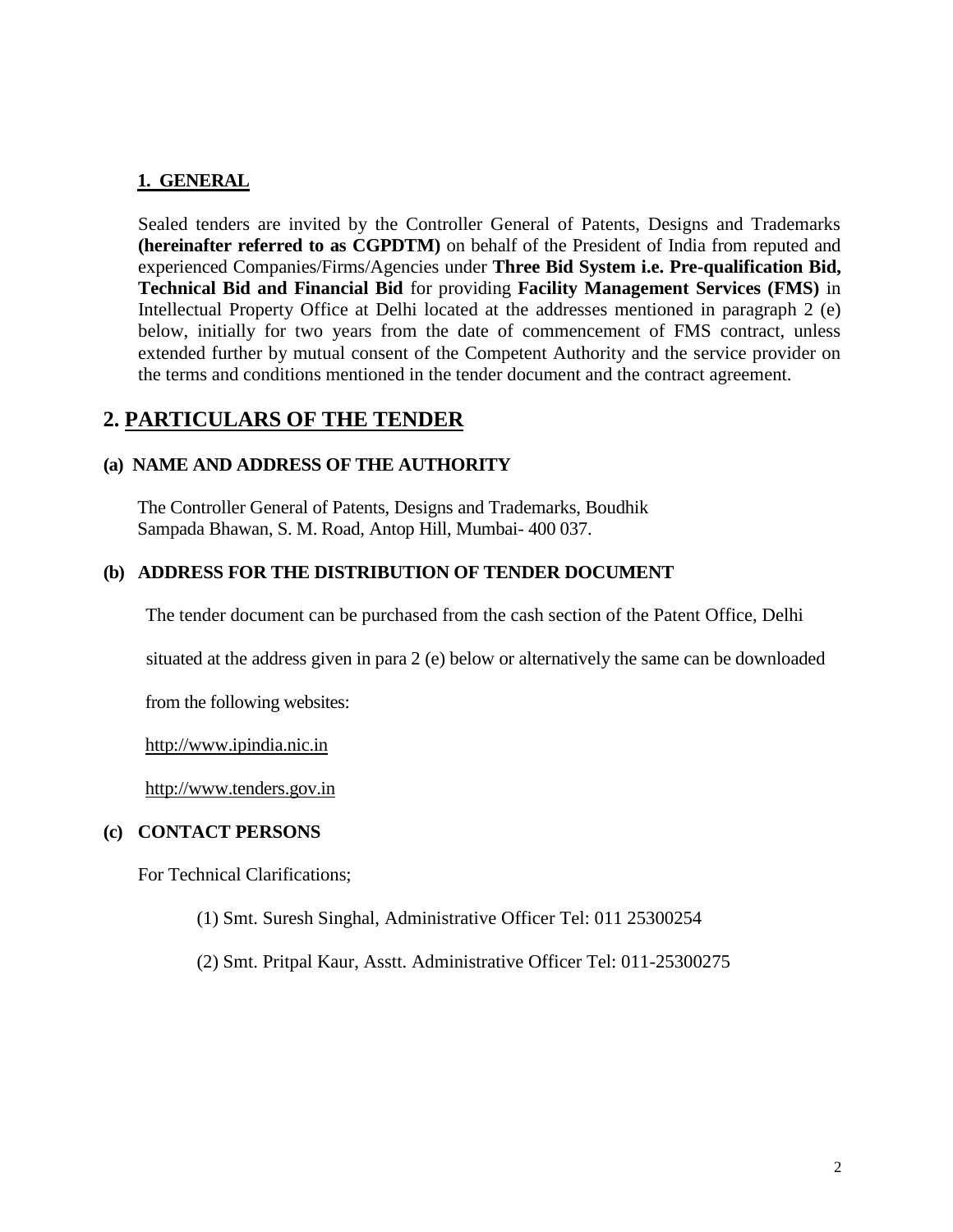### **(d) COST OF TENDER :**

#### **(i) TENDER FEES:**

The tender document can be purchased from the cash counter of Patent Office, Delhi situated at the addresses given in para 2 (e) below by paying the tender document fee of **Rs. 500 (RUPEES FIVE HUNDRED ONLY),** either through Demand draft or Pay order in favor of "**The Controller of Patents**", payable at Delhi, or by cash. The receipt for payment of tender fees shall be attached along with the Pre-qualification Bid. In case the tender document is downloaded from the website, the tender fee shall be submitted along with Prequalification Bid in the form of Demand draft or Pay order in favor of "**The Controller of Patents**", payable at Delhi. The tender document fee is **NONREFUNDABLE. Any tender submitted without the requisite fee will be rejected summarily.**

#### **(ii) EARNEST MONEY DEPOSIT (EMD)**

The Earnest Money Deposit (EMD) of Rs. 1,20,000/- (Rupees One lakh twenty thousand Only), (refundable without interest) shall accompany the Pre-qualification Bid of the Bidder in the form of Demand Draft/Pay Order drawn in favor of "**Controller of Patents**" payable at Delhi, **failing which the tender shall be rejected summarily.** The EMD of unsuccessful tenderers shall be released" after the work order is placed to the successful bidder.

#### **(iii) PERFORMANCE SECURITY DEPOSIT**

The successful bidder will have to deposit a Performance Security Deposit of 5% of total bid amount meant for ONE (1) year in the form of Bank Guarantee/ Fixed Deposit receipt from a commercial bank with **The Administrative Officer, Patent Office,** Boudhik Sampada Bhawan, Plot No. 32, Sector-14, Dwarka, New Delhi having validity of at least one year and additional sixty days from the date of contract agreement. In case the contract is further extended beyond the initial period of ONE year, the performance security deposit will have to be accordingly renewed by the successful bidder. After submission of the performance security by the successful Bidder, the corresponding EMD shall be released.

### **(e) ADDRESS OF THE OFFICE:**

Patent Office, Boudhik Sampada Bhavan, Plot No 32, Sector 14, Dwarka New Delhi- 110 078. Phone: 011-25300200,25300210, Fax No. 011-28034301/02 E-mail : [delhi-patent@nic.in](mailto:delhi-patent@nic.in)

#### **(f) VALIDITY OF TENDER:**

Tender should be valid at least for a period of 90 days from the date of Opening of the Financial bid.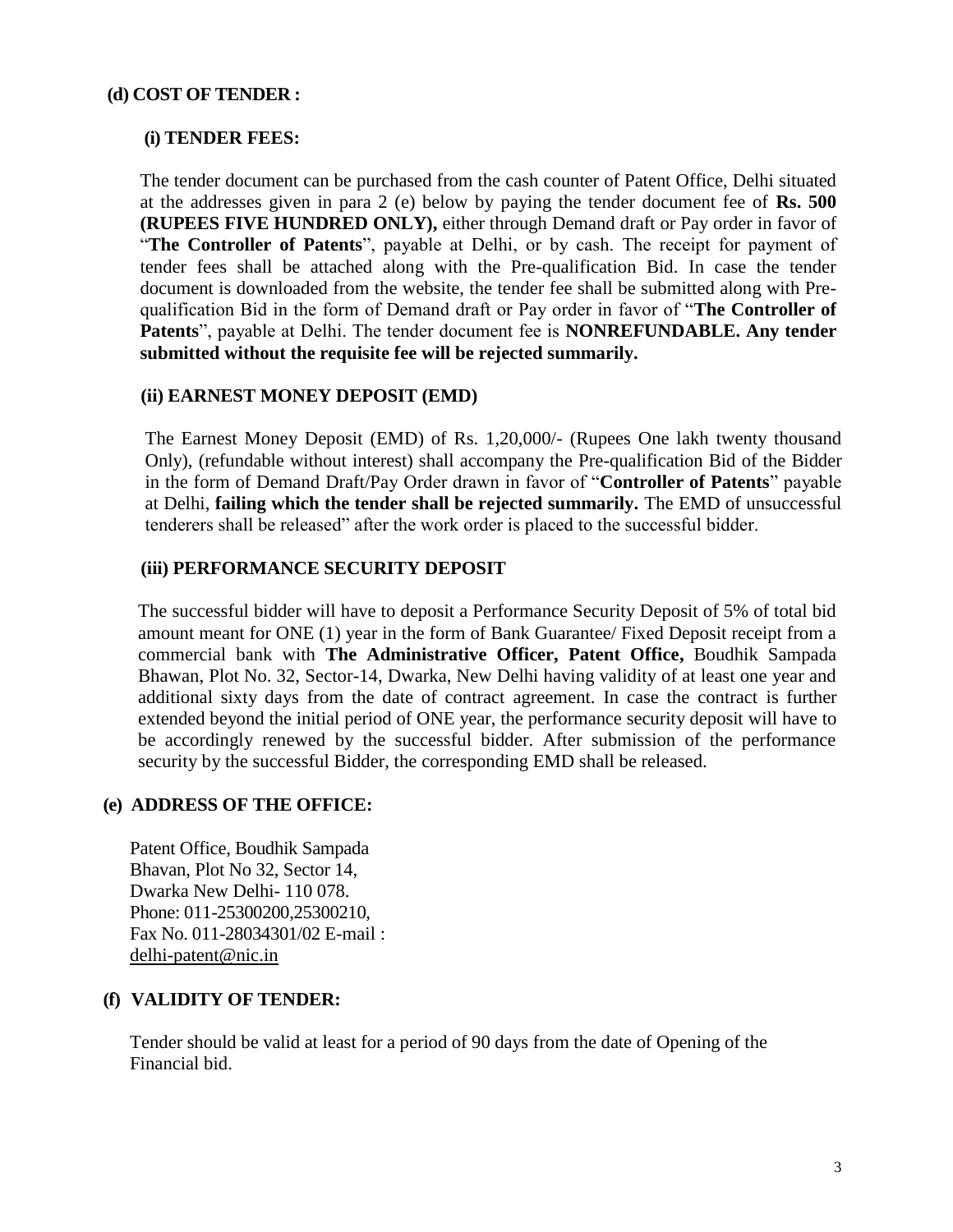**(g)However, the Office of the Controller General of Patents, Designs and Trade Marks reserves the right to cancel, amend or withdraw the tender at any stage, without assigning any reasons whatsoever.**

## **3. ELIGIBILITY**

### **(a). Financial Competence:**

The agency should have a financial turnover of **Rs. 1 (one) crore** at least **during** any two years of the last three years period.

Further, the agency should have completed at least **one contract worth Rs 50 Lakh** or

**two contracts each worth Rs 30 Lakh in a year** in the area of FMS, during any two years

of the last 3 years. Necessary supporting documents should be submitted by the Bidder in this regard.

#### **In addition to the above, the following requirements should be fulfilled in the Prequalification Bid.**

- (i) Registration Certificate of the Company/Firm/Agency under the relevant Act.
- (ii) E.P.F. registration certificate.
- (iii) E.S.I. registration certificate.
- (iv) PAN Number.
- (v) Service Tax Registration Certificate and VAT/TIN No.
- (vi) Income Tax Return for the last three years
- (vii) Registration with the State Government authority and valid License from the competent authority to operate private security agency work in the state for the bidder agency or other security agency to which the bidder has a tie up.
- (viii) Details of licenses in the name of the company to provide armed security guards.

#### **(b). Technical Competence:**

#### **• Experience in the work of similar nature and magnitude:**

i. The agency should have successfully managed and provided integrated Facility Management Services (FMS) at least for three years in the immediate past in the Govt./PSU and/or Private Sector. During the period of last three years, the agency should have provided such Facility Management Services in at least one site of at least 5000 sq. mt. area.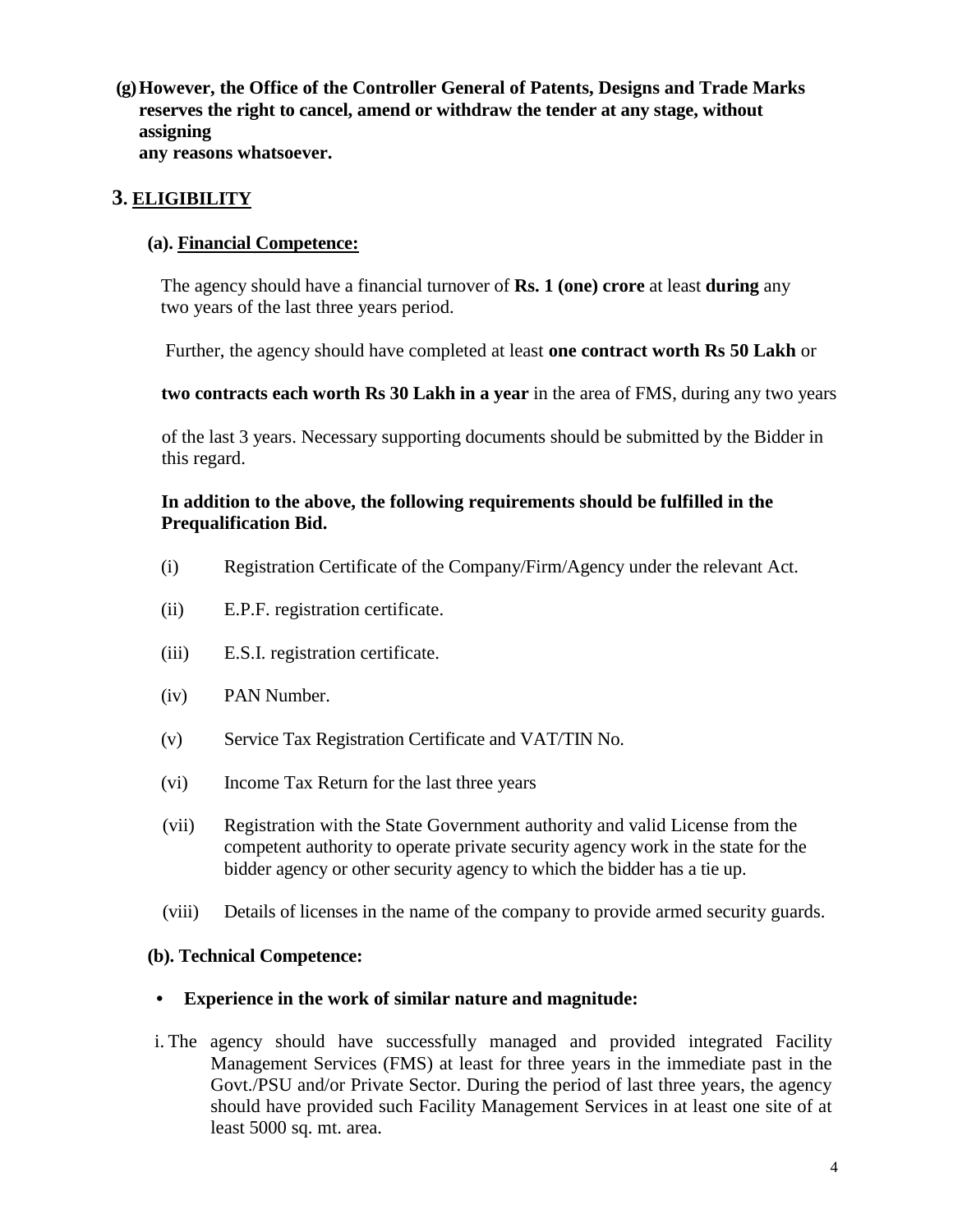ii. The agency must have experience of managing Horticulture work at a Government Office/PSU / reputed private company during the last 3 years.

## **• Business Background:**

- i. The bidder shall provide the information as to how many years has the firm been in business and how many years under its present business name.
- ii.The bidder shall include a brief description about the firm's growth (including revenue, profitability and personnel) during the past five years and the growth expectations (for the same categories) for the next five years.
- $\ddot{\mathbf{i}}$ . The bidder should attach a current organizational chart and include the total number of employees in your firm in India, location-wise.
- **Claims and Suits:** In case answer to any of the below mentioned question is **"yes"** the bidder shall provide satisfactory replies and details in respect of the following**:**
- 1. Has your firm, its subsidiaries or its parent companies, ever filed for bankruptcy?
- 2. Has your firm ever failed to complete work awarded to it?
- 3. Are there any judgments, claims, arbitration proceedings or suits pending or outstanding against your firm or its officers?
- 4. Has your firm filed any lawsuits or requested arbitration with regard to any contract(s) within the last five years?
- 5. Please provide **a** listing of **y**our offices **i**n India (wi**t**h contact i**n**fo, phone **&** fax numb**e**rs, e-ma**i**l etc.) an**d** a listing of the are**a**s in which your fir**m** has per**f**ormed Fac**i**lities Ma**n**agement S**e**rvices.

## **(c). Evaluation methodology:**

## **(i) Prequalification Bid:**

Bidders fulfilling all criteria specified i**n** the preq**u**alification **b**id **(Annexure I)** sha**l**l be shortli**s**ted for technical evalu**a**tion.

## **(ii) Technical evaluation:**

**The technical evaluation will be done only for the proposals submitted by the Companies fulfilling all prequalification criteria as mentioned in Annexure I.** Th**e**  capability and eligibility of the Bidder shall be determined based on the information provided by the Bidder i.e. experience in the field, presence of the Bidder at multiple locations, ma**n**power stre**n**gth, etc **The Bidder shall be required to give a presentation on the date of opening of prequalification bids for assisting in technical evaluation.**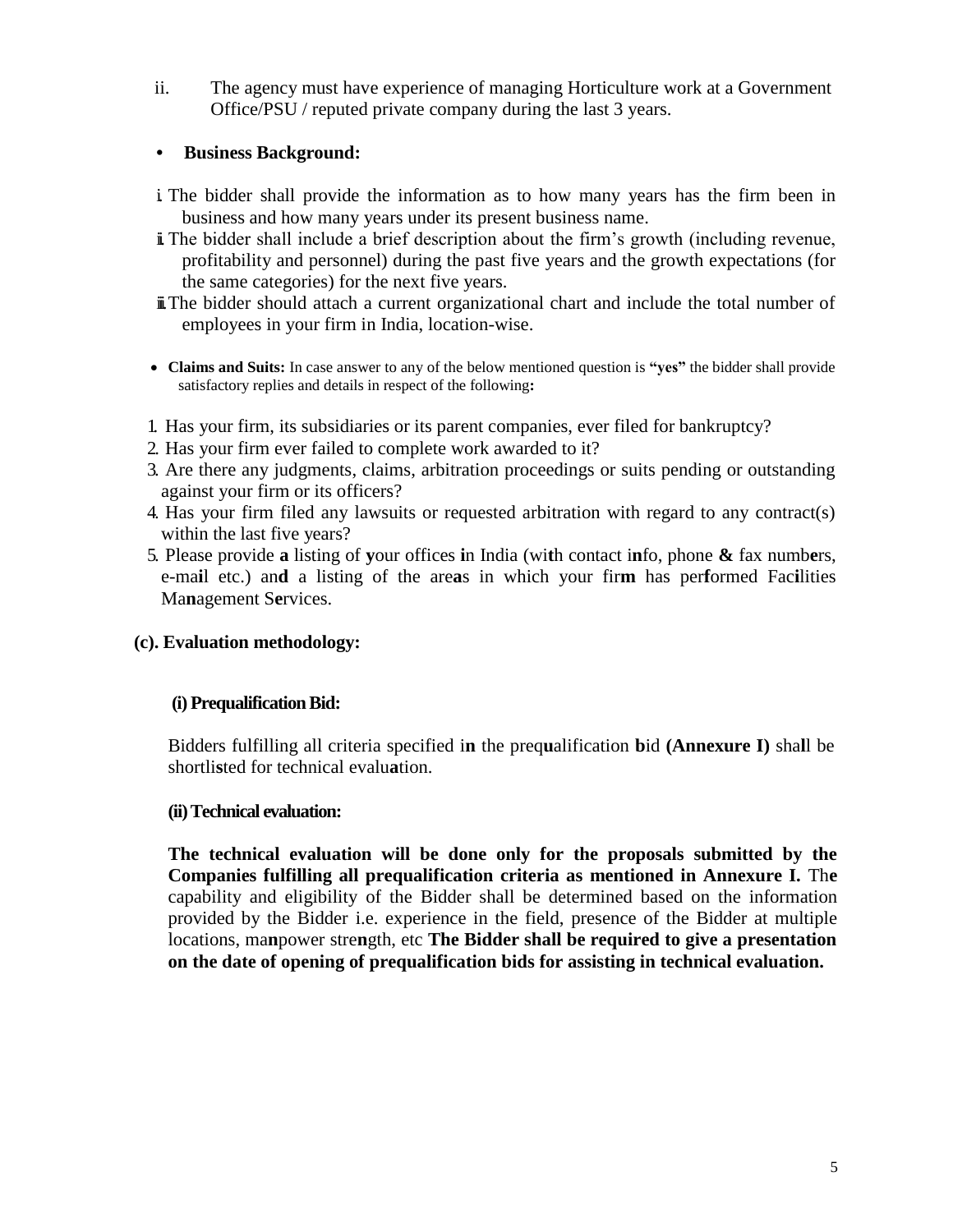## **The criteria adopted for technical evaluation shall be as follows:**

| S.No           | Criteria                                                          | <b>Evaluation unit</b>                                                                                                                                                                 | <b>Percentage Marks</b>                                                          | Documents to be<br>furnished                                                                                                                                                  |
|----------------|-------------------------------------------------------------------|----------------------------------------------------------------------------------------------------------------------------------------------------------------------------------------|----------------------------------------------------------------------------------|-------------------------------------------------------------------------------------------------------------------------------------------------------------------------------|
| $\mathbf{1}$   | Experience<br>of the Bidder<br>in the field of                    | Years of experience                                                                                                                                                                    | 10 marks for each<br>completed year but<br><b>Maximum 40 Marks</b>               | List of work orders<br>and                                                                                                                                                    |
|                | FMS.                                                              |                                                                                                                                                                                        |                                                                                  | Completion<br>certificate/                                                                                                                                                    |
| $\overline{2}$ | No of sites<br>where FMS                                          | No. of sites                                                                                                                                                                           | 10 marks for each<br>location but                                                | Address of the sites<br>each location along<br>with the details of                                                                                                            |
|                | services have<br>been/are<br>being<br>provided for<br>equal to or |                                                                                                                                                                                        | MaximumMarks.40                                                                  | contract for each<br>location                                                                                                                                                 |
| 3.             | Human<br>Resource                                                 | <b>Total No. of Personnel</b><br>Employed at different<br>sites (Supported by<br>Work Order)                                                                                           | Maximum 10 marks<br>(to be<br>graded by the                                      | Document in support<br>of<br>No. of employees on                                                                                                                              |
|                |                                                                   |                                                                                                                                                                                        | Technical<br>Committee)                                                          | Bidder's payroll and<br>corresponding                                                                                                                                         |
| 4.             | Methodology<br>& work plan                                        | Bidder's usefulness to<br>the Intellectual<br>Property office and<br>capability to perform<br>the contract based on<br>bidder's assets, client<br>expanse and<br>competitive advantage | <b>Maximum 10</b><br>marks (to be<br>evaluated by<br>the Technical<br>Committee) | Presentation by Bidder's<br>authorized<br>Representative, the<br>bidder may also cite<br>certifications of quality<br>such as ISO certificate for<br>providing such services. |
|                | Total                                                             |                                                                                                                                                                                        | 100 Marks                                                                        |                                                                                                                                                                               |

**Note (1) : The minimum qualifying marks in technical evaluation shall be at least 50. Proposals not securing a minimum of 50 marks in technical evaluation shall not be considered for financial evaluation. In case on technical evaluation, minimum numbers of**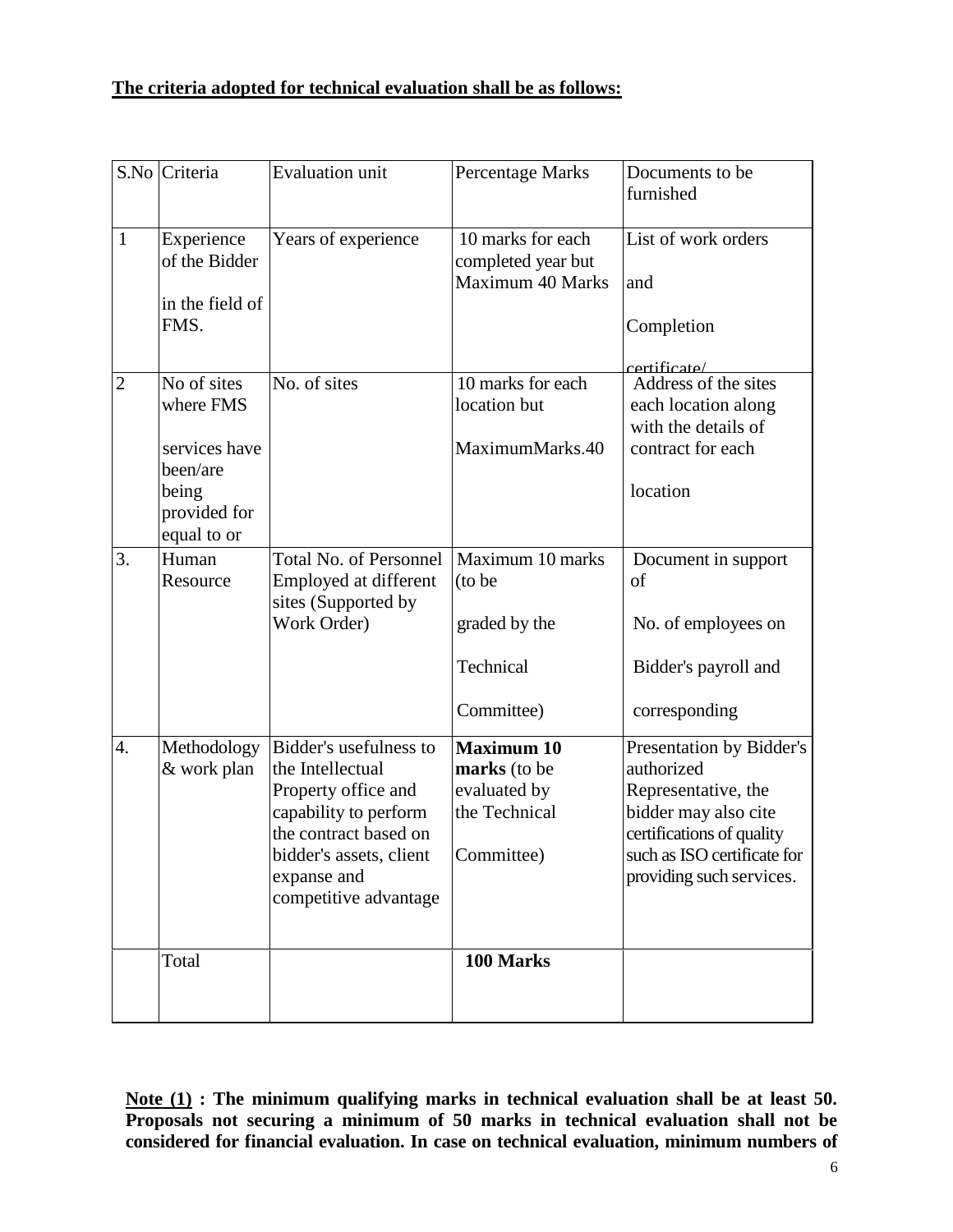**at least three bidders are not shortlisted for financial Evaluation, minimum marks as mentioned above can be reduced by the Technical committee.**

**Note (2***)* : **The marks obtained in the technical evaluation will only serve for screening the agencies for financial evaluation and will not be considered in the final evaluation for selection of the agency.**

### **(iii) Financial Evaluation**

- a) Selection of successful bidder shall be based only on the comparison of financial proposal submitted by those qualified bidders in technical evaluation**.**
- b) Financial evaluation shall be based purely on **the total price quoted for Component (F),** which includes all components, as specified in **Annexure (IV)** and the bidder quoting, in overall, the lowest price shall be awarded the work.
- (c) **Management Charges as specified in Component C of Annexure (IV) shall be stated clearly as a fixed percentage of total of components (A)+ (B) and shall include Management Fee of the bidder (Contractor) and all financial liabilities towards workers deployed by him at IPO.**
- (d) IPO will not make any other payment other than specified in **Annexure IV** i.e.,
	- Component A i.e. wages (Central Minimum wages and payment towards ESIS and EPF),
	- Component B i.e. salary of Facility Manager.
	- Component C i.e. Management Charges (which includes Management Fee and other payments/ statutory liabilities/extra wages, if any, which the Bidder would pay to the workers and iv) Component E i.e. Service Tax . The bidder shall neither quote for anything else than the above nor shall he claim any payment other than the above, after the contract is awarded. However, in case the taxes and central minimum wages are increased by the Government, the same shall be payable.
- (e) Payments shall also be subject to deduction of taxes at source as per applicable laws.
	- (f) The total amount indicated in the Financial Bid shall be unconditional, unequivocal, final and binding on the bidder. If any assumption or condition is indicated in the Financial Proposal, it shall be considered as non-responsive and the proposal shall be rejected.

### **(iv). The Office of the Controller General of Patents, Designs and Trade Marks reserves the right to cancel the tender at any time.**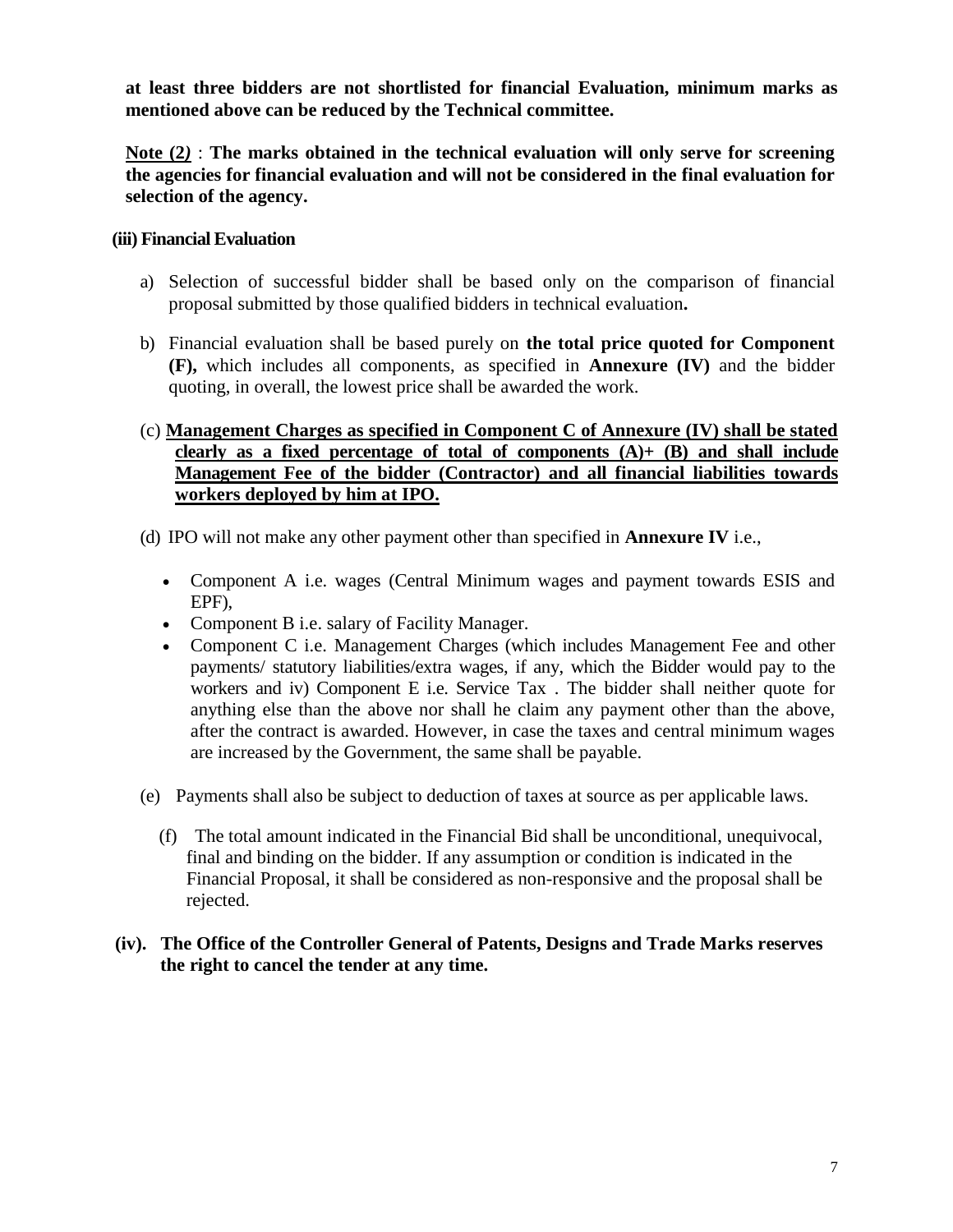## **4. PERIOD OF CONTRACT**

The contract shall be valid initially for a period of two years from the date of award of work order. This contract may be further renewed with mutual consent for a further period of at least one year on the terms and conditions mentioned in the tender document and the contract agreement, provided that the Controller General of Patents, Designs and Trademarks is satisfied with the services of the Bidder. Either party can terminate the contract at any time by giving three months prior notice in writing.

#### **5. INSTRUCTIONS FOR SUBMISSION OF BID :**

All the Tenders shall be prepared and submitted in accordance with the instructions as follows.

#### **Any proposal which is not submitted in accordance with these instructions will be summarily rejected without any communication in this regard.**

#### **A). Financial Bid:**

- a.) The Financial bid shall be submitted giving all information specified in **Annexure IV.**
- b.) **The bidder will be responsible for payment of wages at the rate of minimum wages as prescribed/revised from time to time; under Minimum Wages for various scheduled employments in Central Sphere w.e.f. 1-4-2013, published by Ministry of Labour and Employment, Government of India (Press Information Bureau ) dated 05-08-2013. The initial notifications of the minimum wages and categories were issued by the Ministry of Labour and Employment, Government of India vide S.O. No. 1520 (E) dated 20-10-2005 ( Agriculture), S.O. No. 1994 (E) dated 7-8-2008 ( Sweeping & Cleaning), S.O. No. 2288 (E) dated 18-9-2012 ( Watch and Ward) and S.O. No. 1285 (E) , dated 20-5-2009 ( Construction).**

**IPO will neither accept nor consider any other notification or circular whatsoever, other than the above mentioned, on the minimum wages and categories for the purpose of the present tender and contract.**

- **c.) Financial evaluation shall be based purely on the total price quoted for all Components i.e. Component F, as specified in Annexure (IV) and the bidder quoting, in overall, the lowest price shall be awarded the work.**
- **d.) Financial Bid i.e. Annexure IV shall include, apart from Component A , i.e., Central Minimum wages and payment towards ESIS and EPF, Component B i.e., salary of Facility Manager, Component C i.e. Management Charges (which includes Management Fee and other payments/ statutory liabilities/extra wages, if any, which the Bidder would pay to the workers and iv) Component E i.e. Service Tax . The bidder shall neither quote for anything else than the above nor shall he claim any payment other than the above, after the contract is awarded.**
- e.) However, in case the taxes and central minimum wages are increased by the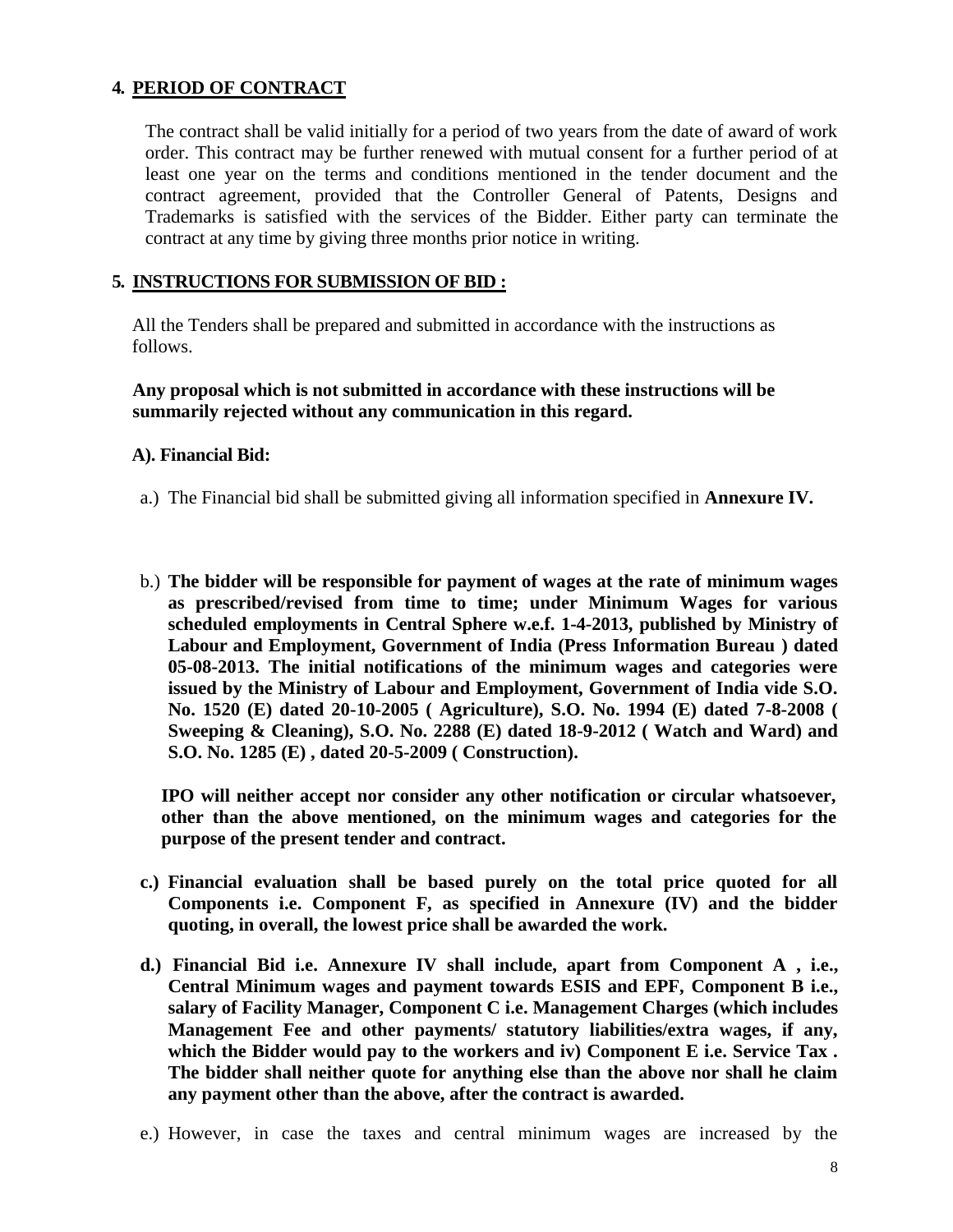Government, the same shall be payable. (vi) TDS will be deducted/recovered by IPO from the total admissible bill amount. (vii) IPO shall not in any way be liable or responsible to pay any extra charges which do not form the part of this tender.

- f.) The bidder alone will be responsible for payment of such other service benefits/statutory dues and fulfill other financial obligations, required on his part by virtue of any law / regulations of any public body of the State/Central Government, for the time being in force, to the personnel deployed by him at IPO.
- g.) The contractor shall pay to the deployed workers the benefits required to be extended by him under various labour statutory enactments.
- h.) **Salary of a Facility Manager will be increased annually by 10% lumpsum.**

## **B). Bid Submission at IPO:**

- i. The bid shall be submitted in three separate sealed envelopes. **The first envelope** shall be superscribed **"Prequalification Bid"** and shall contain **Annexure I**, incorporating the information regarding eligibility criteria, mentioned in para 3 of this document. **The second envelope** super scribed **"Technical Bid"** shall contain **Annexure II** and the **third envelope** super scribed **"Financial Bid"** shall contain **Annexure IV**.
- ii. These three envelopes and the covering letter accompanying the tender document (including all the Annexures), duly signed on each page with seal by the authorized representative of the bidder, should be enclosed in a bigger **fourth envelope,** which shall be super scribed "**Bid for Facility Management Services for Intellectual Property Offices, Delhi"** and should reach the following address on or before the expiry of the prescribed time limit.

**Administrative Officer, Patent Office, Boudhik Sampada Bhavan, Plot No. 32, Sector-14, Dwarka, New Delhi - 110 078. Phone: 011-25300254,25300275**

- iii. No tender will be considered which is not as per the printed/typed form. The bidders should ensure that each page of the tender is signed by the person authorized to sign the tender document, affixing the seal of the Bidder.
- iv. All entries in the tender forms should be legible and filled clearly. If the space for furnishing information is insufficient, a separate sheet duly signed by the authorized signatory may be attached. Minor correction, if any, made in the form will be allowed only if the same is endorsed by the bidder with his signature. However, no such corrections including overwriting or striking out will be permitted in the Financial Bid. In such cases, the tender shall be summarily rejected.
- v. If any bidder is found to have business or family relationship with any employee of IPO, his bid will be rejected **A declaration to this effect shall be provided by the bidder along with Prequalification Bid.**
- vi. No modification or substitution of the submitted bids shall be allowed. The CGPDTM reserves the right to retain bids once submitted. It is clarified that bids once submitted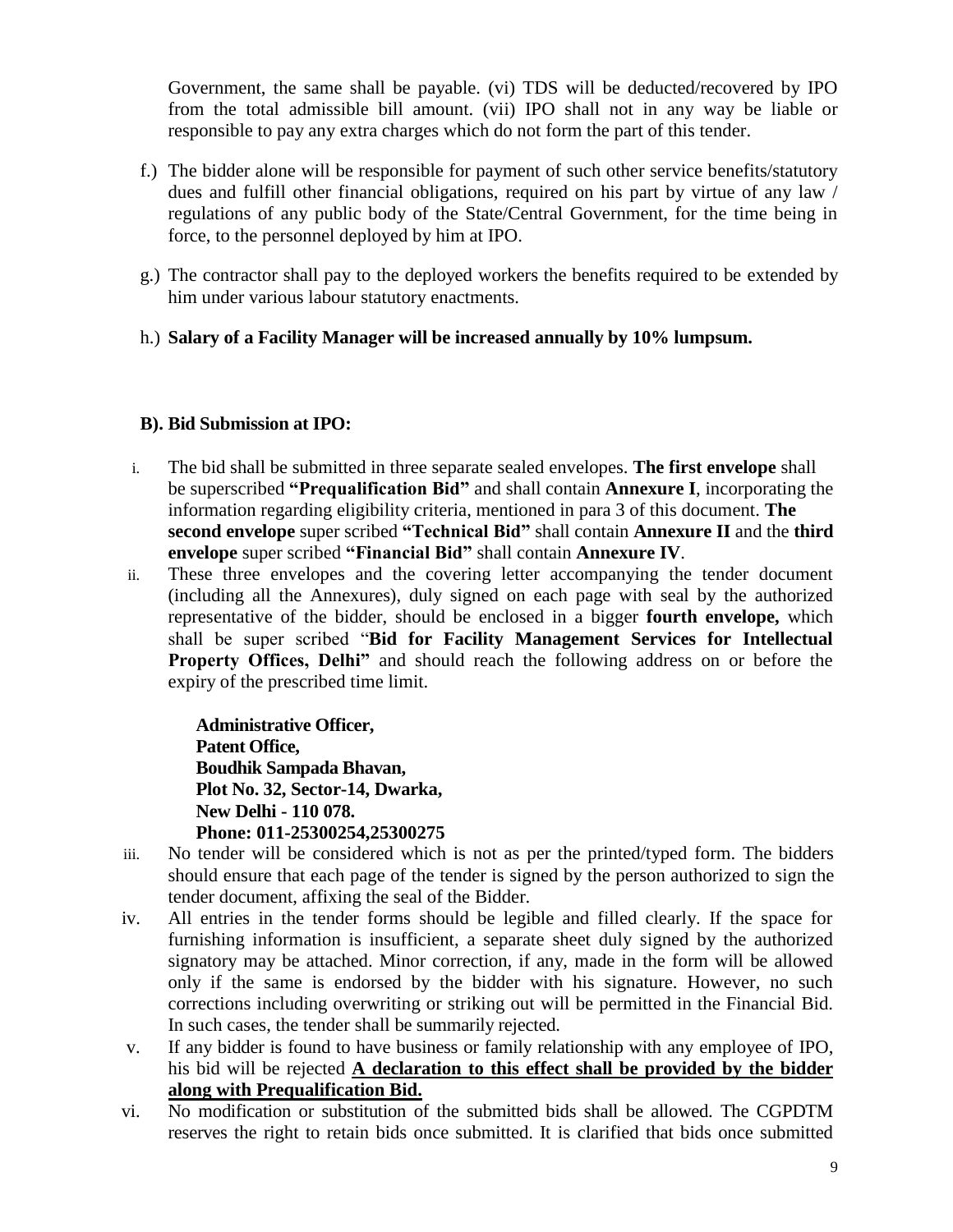will not be returned to the bidder.

- vii. Tender submitted without cost shall not be considered and incomplete or conditional bids shall also be not considered and will be out rightly rejected in the very first instance.
- viii. The Bids shall be opened on the scheduled date and time at the **Patent Office**, Boudhik Sampada Bhawan, Plot No. 32, Sector-14, Dwarka, New Delhi- 110 078 in the presence of the representatives of the bidders, if any, who are present on the spot at that time. No separate intimation shall be sent to bidders for the same.
- ix. The bidders are required to enclose photocopies of the supporting documents, selfcertified by the authorized representative of the bidder.
- x. A bid submitted without the cost (tender fees and EMD) and incomplete or conditional bids shall not be considered and the same will be rejected.
- xi. (xi). Tenders will not be accepted after the prescribed time and date as set out in the Tender Notice or subsequent extensions, if any, notified by the office.
- xii. Patent Office takes no responsibility for delay, loss or non-receipt of the bid sent by post/courier. Bid sent through Fax or Email shall not be accepted.
- xiii. Interested parties may submit their tender after inspection of the Intellectual Property **Office**

Building. The inspection of the premises can be made between 11.00 A.M. and 5.00 P.M. on all working days from the date of issue of notification till the date of closure of tender. The bidders may, before submitting their bid proposals, examine the site of the work to familiarize themselves with the site conditions which exist regarding work to be executed, materials to be matched, precautions required, working space available and other conditions necessary to the making of intelligent bids. No claim whatsoever, in future, shall be entertained.

# **6. SCOPE OF WORK**

The scopes of services under the Facilities Management Services**, the details of which are mentioned in Annexure III**, are as follows:

## **Technical Services**

#### **I. Operation & maintenance of**

- HT & LT Electrical Systems
- Diesel Generating Sets
- UPS Systems
- Mechanical Ventilation systems
- Building maintenance
- Plumbing & Sanitation
- Water supply systems
- **.** Internal Telephone Network
- **•** Any other related work assigned by IPO

#### **II. Co-ordination of Services**

• Air - Conditioning systems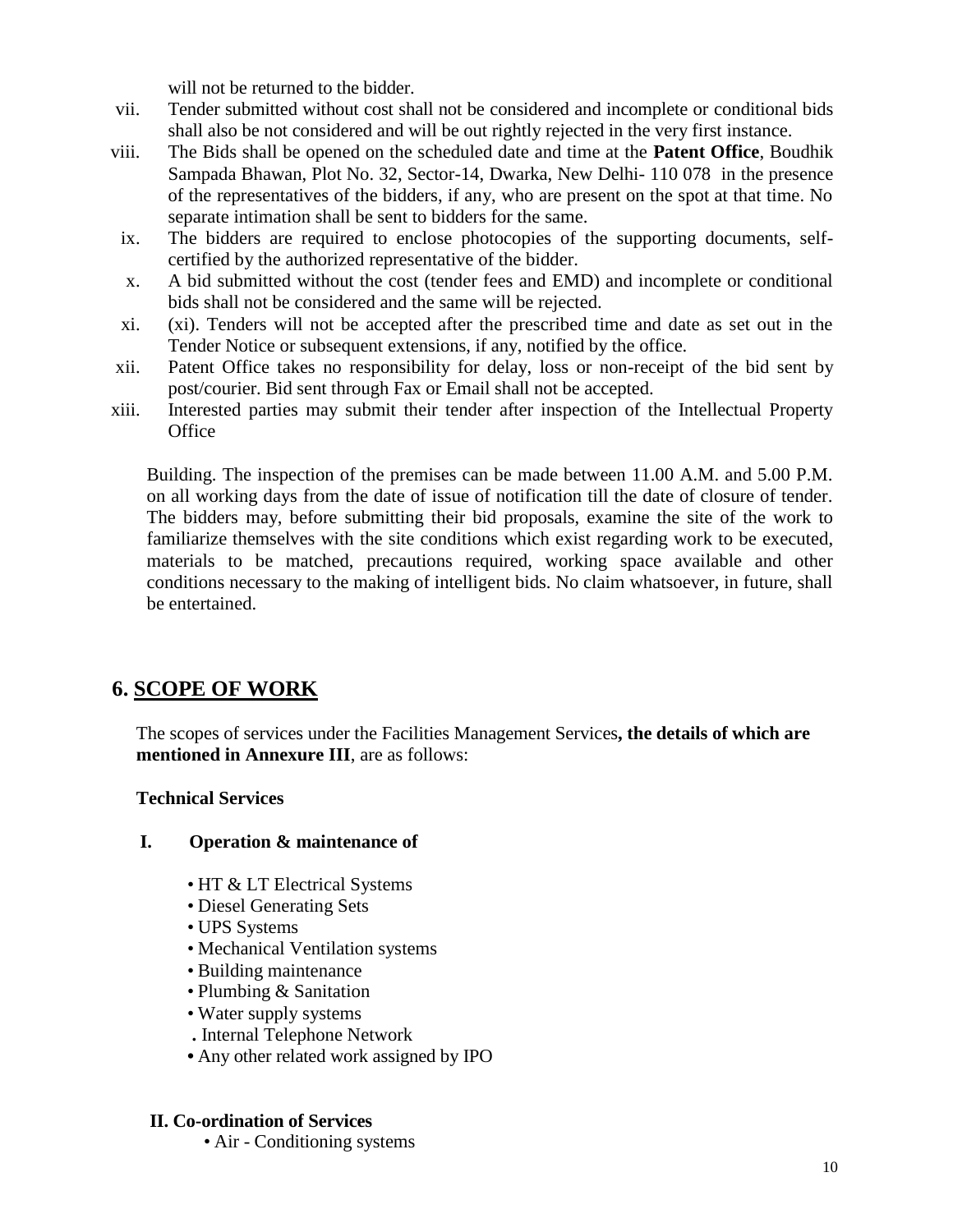- Fire Fighting Systems
- Vertical Transportation systems (lifts)
- Any other related work

### **III. Custodial Services**

- Cleaning and housekeeping services
- Pest and Termite control, Rodent Control ( By Expertise/professionals)
- Gardening & horticulture including cleaning of office adjoining area.
- Roads, grounds & drains
- Facade cleaning ( By Trained Personnel)
- Waste management
- Shampoo Cleaning ( By Expertise)
- Any other related work assigned by **IPO**

### **IV. Security and auxiliary Services**

- Physical guarding Services
- Vehicle management
- Parking management
- Visitor Management
- Crisis management including primary fire fighting and lift rescue operations.
- **•** Any other related work assigned by IPO

# **7. TERMS AND CONDITIONS**

#### **(1). General**

- I. The contract shall commence from the date of receipt of acceptance of the work order which shall be accepted by the successful tenderer Company/Firm/Agency within 10 days from the receipt of the order or 15 days from the date of said order whichever is earlier and shall continue till two years unless it is curtailed or terminated by the Controller General or a person authorized by him owing to deficiency of services, substandard quality of skilled and unskilled manpower deployed, breach of contract, reduction or cessation of the requirements etc. This contract may be renewed for a further period of one year on the terms and conditions mentioned in the tender document and the contract agreement.
- II. For all intents and purpose, the FMS providing agency shall be the "Employer" within the meaning of different Labour Legislations in respect of the workers employed and deployed in this Department. The persons deployed by the FMS agency in the IPO shall not have claims of Master and Servant relationship nor have any principal and agent relationship with or against the competent authority of the IPO.
- III. The person deployed by the service providing agency shall not have any claim or be entitled to pay, perks and other facilities admissible to casual, ad-hoc, regular/confirmed employees of IPO during the currency or after expiry of the contract. The Service providing agency shall be solely responsible for the redressal of grievances/resolution of disputes relating to person deployed. IPO shall, in no way be responsible for settlement of such issues whatsoever.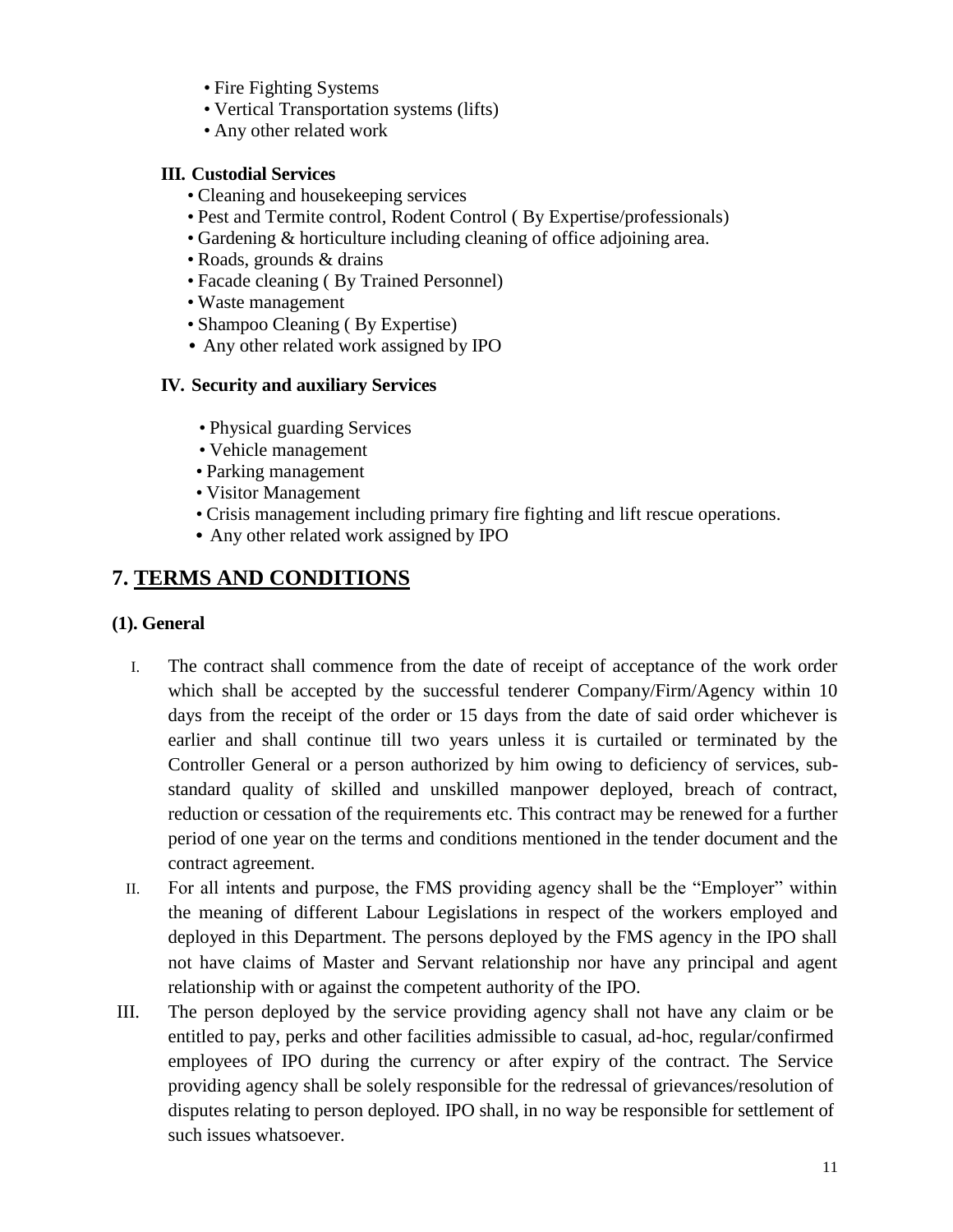- IV. IPO shall not be responsible for any damages, losses. Claims, financial or other injury to any person deployed by service providing agency in the course of their performing the functions/duties, or for payment towards any compensation during their deployment period.
- V. In case of termination of this contract on its expiry or otherwise, the persons deployed by the service providing agency shall not be entitled to and will have no claim for any absorption nor for absorption nor for any relaxation for absorption in the regular/otherwise capacity in IPO.

## **(2). Materials**

The material and consumables will consist of consumables for cleaning will be provided by Patent Office & requirement of materials will be submitted to IPO well in advance by the agency. All the basic engineering tools, cleaning equipment will be provided by the agency and no rent/cost will be paid by IPO. The agency should provide all such tools to required manpower to carry out their work successfully**.**

## **(3). Emergency work**

It shall be the contractor's responsibility to attend to emergency works in time. No extra payment will be made for working on odd hours for emergency works. In case such emergency work is not attended timely , IPO will get such work done by other agency and expenditure incurred on such work shall be deducted from agency charges of the contractor.

## **(4). Rates and Taxes :**

**Financial Bid** i.e. Annexure IV shall include, apart from Component A , i.e., Central Minimum wages and payment towards ESIS and EPF, salary of Facility Manager (Component B), Management Charges ( Management fee and other payments/ statutory liabilities/ extra wages, if any, which the Bidder would pay to the workers (Component C) and service tax( Component E). No extra claims will be entertained in any case.

However, in case the taxes and central minimum wages are increased by the Government, the same shall be payable. TDS will be deducted/recovered by IPO from the total admissible bill amount.

## **(5). Manpower / Staff**

- The contractor shall always employ the required strength of experienced staff at IPO as given in Annexure-III (Para L). He shall also comply with all the rules and regulations under Minimum Wage Act, Minimum Wage Rule, Contract Labour (Regulation and Abolition) Act, including all other Labour related legislations. **Receipt of any complaint on this ground shall effect in termination of the contract.** No additional payment shall be made if the contractor keeps more staff at site for completing the pending work or if the minimum staff strength as per Annexure-III (Para L) is not able to perform satisfactorily as per contract provision.
- The contractor shall provide extra person if desired by the office during the period under this agreement at the minimum wages rates already provided in the tender .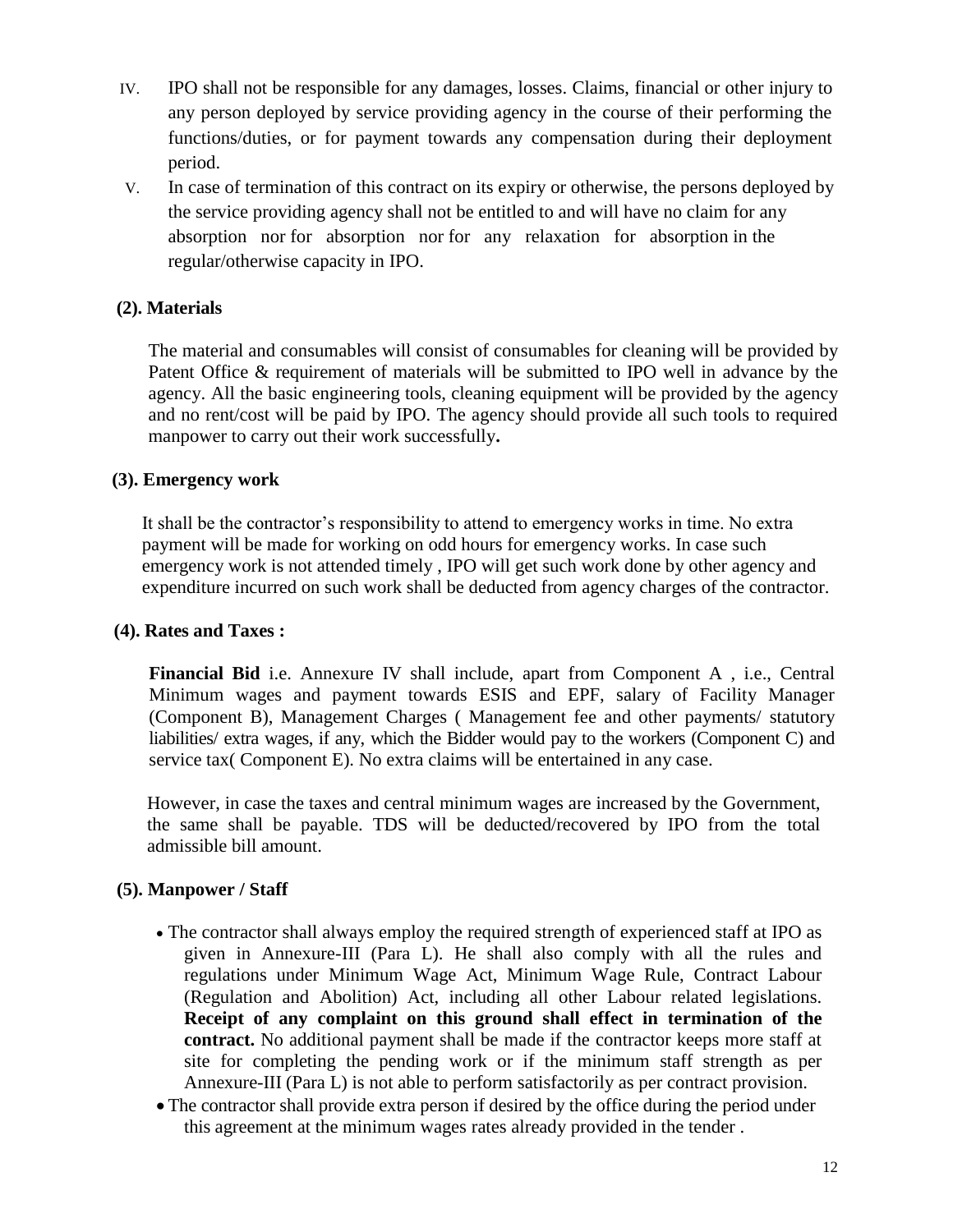- The contractor will be required to submit the list of the workers with photo ID, address
- proof, police verification certificate and educational qualifications before deputing the workers. The contractor shall be solely responsible for the credentials / acts of his staff /workers.
- The workers / staff employed should be well groomed and shall wear color coded uniforms, **pant+ shirt+ shoes+ cap+ gloves** for male and **suit/saris+ aprons + cap+ gloves** for ladies staff. The Security personnel should be in **Pant, Shirt, Shoes, Cap, and Tie.** In winter season all the workers/staff and security personnel should be in colour coded jacket. Uniform should be with company logo. Any indecent behavior or suspicious activities of the Staff employed shall be viewed seriously and a suitable penalty as per Annexure VIII shall be levied on the contractor. The contractor will be required to submit daily labor report duly signed by Facility Manager to the IPO.
- The contractor is required to make timely payment (within  $7<sup>th</sup>$  of every month) to the workers/staff as per quoted price. The contractor must employ adult and skilled labor only.
- **Employment of child labor will lead to termination of the contract and further action under relevant legislation /Act.**
- The contractor shall arrange adequate training in fire fighting to all the staff deputed by him right in the beginning and also from time to time at frequent intervals.
- The Contractor shall maintain log book/registers and checklists for each activity and the works done by each of the contractor's men shall be recorded on a Job Card, duly signed by the Supervisor. The Contractor shall also submit a comprehensive report every month, detailing the works/services done during the month.
- The contractor shall make available members of his staff deployed at IPO to the office for assisting in miscellaneous type of work as and when required.
- The contractor shall ensure that cell phone facility is available with at least two of his staff in addition to the Facility Manager to facilitate easy access in day-to-day work and in times of need.
- The contractor shall provide the details showing number of workers employed, categories, working hours and salaries etc. and shall keep public notice about the same at an appropriate place as designated by IPO.

## **Qualifications**

- (A) The Electrician shall be at least Diploma holder or ITI Certificate holder with relevant "C license to operate High Tension electrical installations with minimum of 3-4 years ' experience in the field OR having minimum 6-8 years of experience in the field without certificate.
- (B) The plumber shall be an ITI Certificate holder with minimum 3-4 years of experience in the same field having minimum 6-8 years of experience in the field without certificate.
- (C) **The Security** personnel should be at least Secondary School (SSC) or equivalent and preferably below 50 years of age. He should be well built-up and physically and medically fit and have knowledge of security related matters/training of firefighting, rescue operation. He should have requisite experience in security services.
- (D) The **Facility Manager** should be at least with qualification of Diploma in Engineering preferably in Electrical/ Civil with 3-4 years experience to handle Facility related issues independently.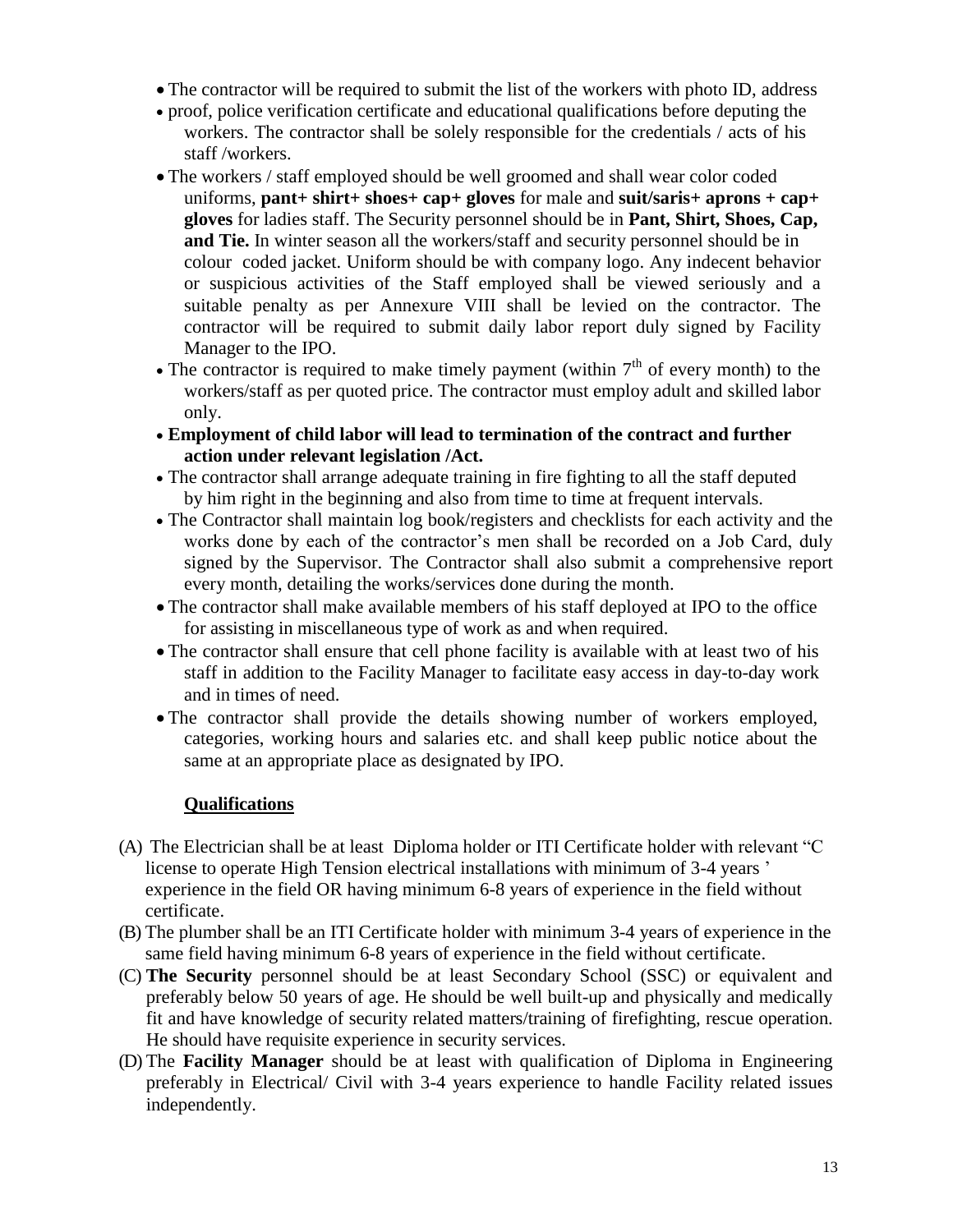### **(6). Facility Manager**

Contractor shall employ and post at IPO at least one experienced and duly qualified Facility Manager for proper supervision, coordination and monitoring the work in the premises. He should have a cell phone which should be kept switched on so that he is accessible as and when required. The Facility manager has to maintain the Register- Form IX, X, XI U/r  $22$ , 26(1), 26(2) of the Minimum wage (Central) Rule 1950, Minimum wage Act 1948. Facility Manager has to keep liaison with ESI and EPF authorities from time to time and shall be responsible to address the grievances of the workers. Facility Manager is responsible to produce all the documents, within the scope, as and when required by IPO with one hour response time.

### **(7). Safety Management**

Contractor shall initiate and maintain safety management program to protect contractor's employees from hazards through safety equipment, procedures, practices and regular inspection of the work areas, materials, equipment, information and training necessary for safe work performance.

#### **(8). Emergency telephone Nos.**

The contractor shall provide an emergency telephone number accessible for 24x7 hours and comply with the requirement during any break downs to essential utility services like cable fault, burst water mains etc., within a maximum of one hour response time.

#### **(9). Indemnity**

The contractor shall keep Intellectual Property Office and all officials of IPO indemnified from and against all suits, losses, claims, demands, proceedings, and liability of any nature or kind including costs and expenses, injuries to any person, damages to any property whatsoever, levy of fees or consequences which they may be put to or suffer on account of the services undertaken by the contractor.

The Contractor shall keep the Intellectual Property Office and all officials of IPO, indemnified from and against all suits, losses, claims, demands, proceedings, and liability of any nature brought or instituted against them by any of contractor's employees or by any other third party in connection with, relating to or arising out of the performance of the services or non-compliance, deficiency, non- implementation of various provisions of statutory requirements.

The contractor shall also execute an indemnity bond in favor of CGPDTM, in the standard format, in this regard.

#### **(10). Insurance**

- The contractor shall ensure that all his employees posted at IPO are adequately insured & covering each incidence for personal injury caused or arising out of the performance of the services
- The Contractor shall keep the employer, its servants or agents indemnified against claims, actions or proceedings brought or instituted against the employer, its servants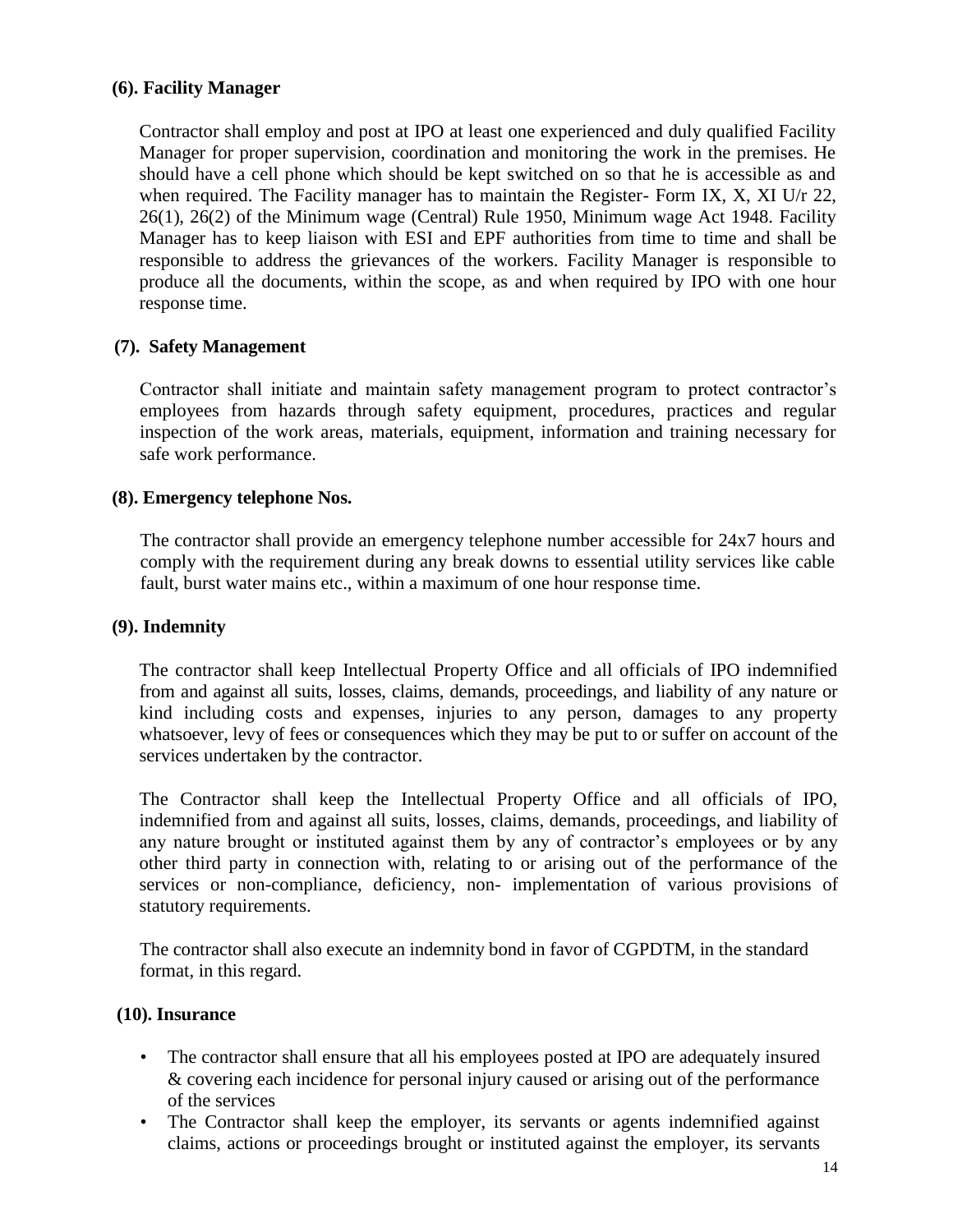or agents by any of contractors' employees or any other third party in connection with, relating to or arising out of the performance of the services under the agreement.

- The contractor is also required to obtain the third party insurance for each incident The contractor shall also require obtaining workmen compensation policy for each employee and covering all the staff deployed at site during the contract period.
- The supporting documents in respect of insurance should be produced within one month of taking over the charge.

## **(11). Payment Terms**

- The bill shall be prepared by the contractor on monthly basis. The monthly payment for the workers will be calculated by multiplying the daily wage rate by the actual no. of days present.
- **•** The payment will be made only on the basis of actual number of present days during the month for which duty has been performed in a calendar month for the Component A .
- It will be the responsibility of the contractor to ensure that the services envisaged under this contract are available to the IP office on every day of the week by staggering the rest days of the workers (this will be informed in advance to the IPO).

**•**The bills will be settled ordinarily by IPO within 30 working days after verification of the work done **(as per Score Card as referred to in Annexure VII),** attendance and deducting necessary TDS, taxes, retention money etc. The bill, in proper form, must be duly accompanied by details of work carried out in that month and should also be accompanied with the details of ESI & EPF deposit slip for the previous month along with the copy of Register-Form IX, X, XI U/r 22, 26(1), 26(2) of the Minimum wage (Central) Rule 1950, Minimum wage Act 1948, copy of attendance sheet signed by Facility Manager duly verified by administrative officer/Head of Office or the person designated by him, failing which the bill will not be accepted. The Contractor's Bills should be prepared based on the actual work done and actual manpower deployed and the same shall be certified by the dedicated officer-in-charge of FMS and H.O. of Patent Office.

- **•** TDS will be deducted/recovered by IPO from the total admissible bill amount.
- For the items/works not covered in the tender, the bill should be submitted to the office along with the sanctioned work slips duly certified by officer-in-charge, failing which the bill will not be accepted.

## **(12). Penalty**

Penalty for negligence of work and unsatisfactory performance shall be levied on the Management Charges i.e. Component  $(C)$  on the basis of Score Card (Annexure VIII) The quantum of penalty as per Score card shall be as under:

## **i. 95-90 Marks: 10% penalty**

#### **ii. 89- 80% Marks : 20% penalty**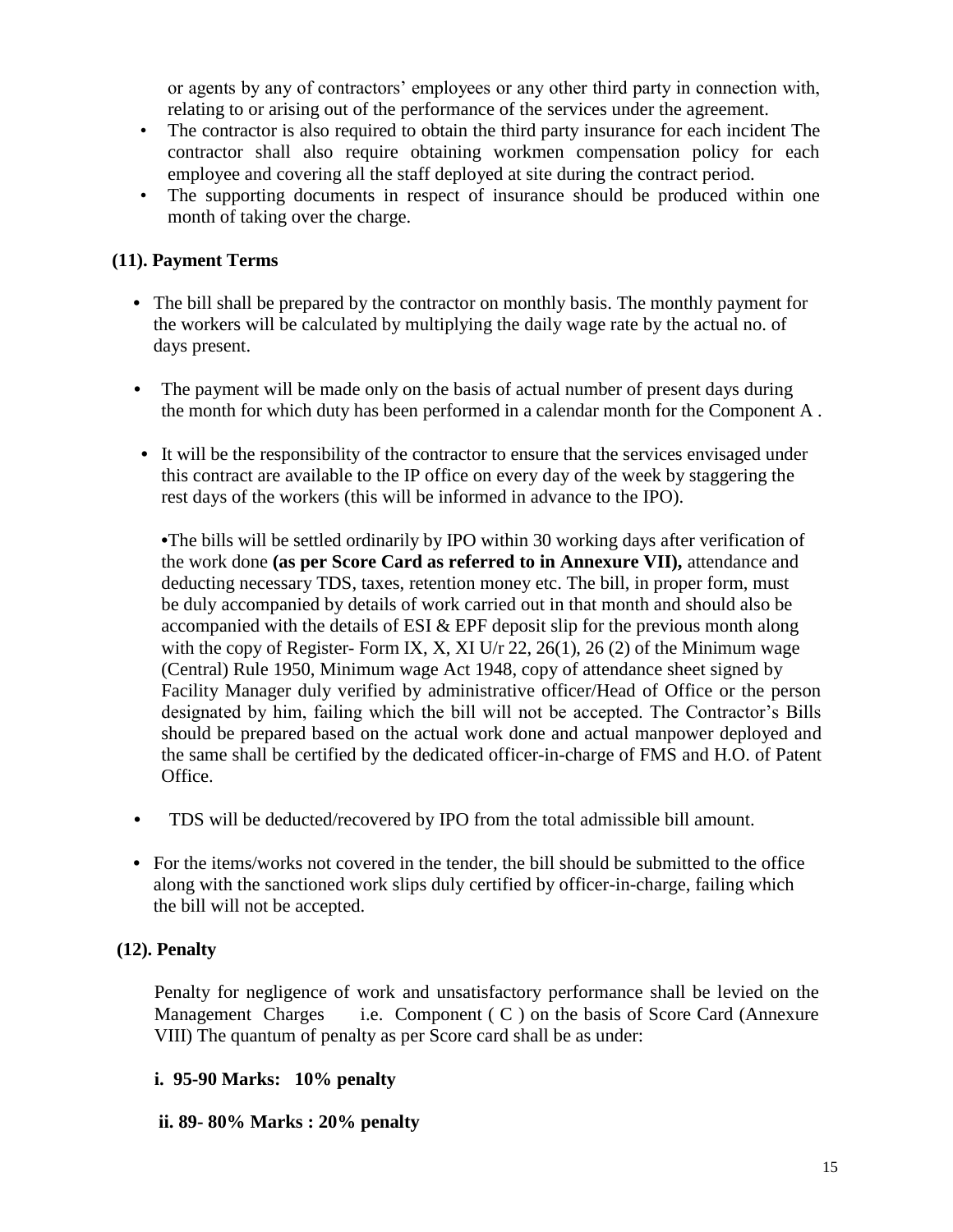#### **iii. Less than 80% Marks : 30 % Penalty**

### **(13). Rate enhancement:**

**In case the statutory minimum wages [component A] increases**, the office shall make the payment at the enhanced rate on production of the proof of increase in statutory minimum wages (Central Sphere Document) and demand letter. **The salary of facility Manager will be subject to maximum 10% annual lump-sum increase.** No other demands as regards enhancement or increase shall be considered or paid by the office which is not in conformity with Annexure IV.

### **(14). Compliance with all Statutory requirements**

**The contractor shall be responsible to pay to the staff deployed at IPO at the rate of minimum wages as notified by Ministry of Labour, Govt. of India, as per the following categories of employment listed in schedule of employment of the Central Sphere and minimum wages for each category mentioned therein:**

#### **Central Government Minimum wages as on 1st April 2015**

**( As per notified for Central Sphere by Ministry of labour and employment, Government of India)**

| SI.                     | <b>Personnel Required by</b><br><b>IPO</b>             | Minimum wages for Scheduled Employment as per Central<br>sphere |                       |                                              |
|-------------------------|--------------------------------------------------------|-----------------------------------------------------------------|-----------------------|----------------------------------------------|
| No.                     |                                                        |                                                                 |                       |                                              |
|                         | Personnel                                              | Name of Scheduled<br>Employment                                 | Category of<br>Worker | Rate of Wages<br>including V.D.A.<br>per day |
| $\mathbf{1}$            | House Keeping Staff                                    | Sweeping and Cleaning                                           | Unskilled             | 348                                          |
| $\overline{2}$          | Security guard (without)<br>gun)                       | Watch and Ward                                                  | Semi-skilled          | 385                                          |
| 3                       | Security guard (With gun)                              | Watch and Ward                                                  | skilled               | 424                                          |
| $\overline{\mathbf{4}}$ | Security Supervisor                                    | Watch and Ward                                                  | skilled               | 424                                          |
| 5                       | Electrician cum Telecom<br>technician                  | Construction                                                    | Skilled               | 424                                          |
| 6                       | Plumber cum Multi-Tasking<br>personnel for maintenance | Construction                                                    | Skilled               | 424                                          |
| $\overline{7}$          | Gardener                                               | Horticulture                                                    | Skilled               | 424                                          |

#### **Note : Contribution towards ESIS and EPF ( employer's contribution) will be in addition to the minimum wages as above.**

#### **(15). Subcontracting the work**

**• The contractor shall not hire other agency for any of the work under the scope other than a security agency, if the same is required by him H**owever, if **t**he contractor **h**ires such s**p**ecialized **a**gency for security duri**n**g the cont**r**act period, he shall keep the IPO i**n**formed of **t**he same f**r**om time t**o**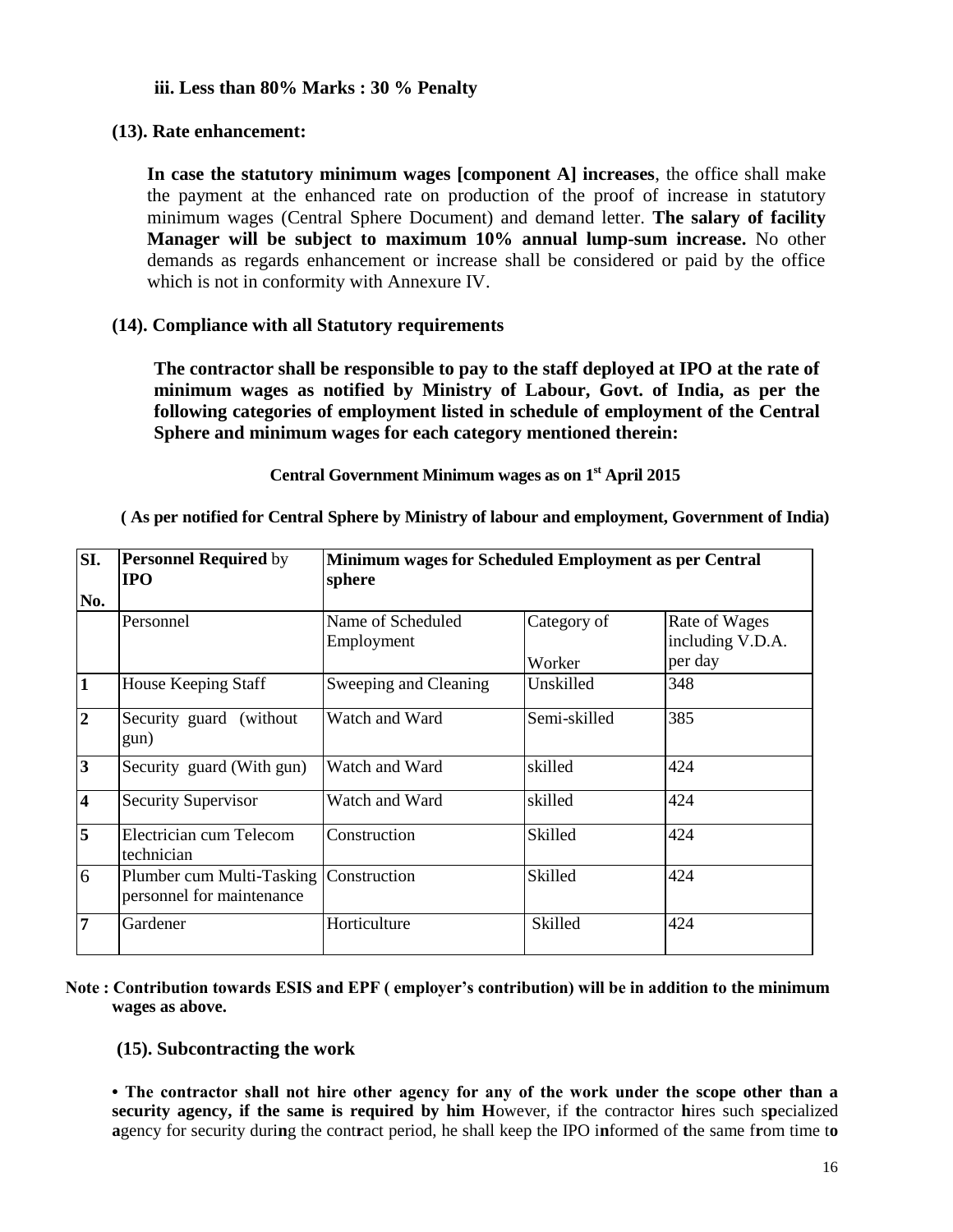time and it will be **h**is responsibil**i**ty to confi**r**m that suc**h** specializ**e**d agency **a**lso compli**e**s with all **t**he statutory r**e**quirements as regards his work**m**en and ser**v**ices and s**h**all keep I**P**O indemnifie**d** against a**n**y claims, actions or proceedings whatsoever brought or instituted, **b**y his serv**a**nts or agen**t**s or any o**t**her third p**a**rty in con**n**ection with or relating to **o**r arising o**u**t of the per**fo**rmance of **t**he subcont**r**actor's services. The contractor shall also be required to pay timely to such agency without any adverse implication on the work at IPO.

- The contractor shall himself be responsible for adherence to all the conditions of the contract including maintenance of standards and quality.
- The IPO will deal only with the contractor (successful bidder) and shall not be responsible for any dispute between the contractor and subcontractor.

## **(15). Stationery**

The contractor will have to bear the cost of all stationery, telephone, etc. required for proper execution and maintenance of record of his work. IPO shall provide a separate room for Facility Manager for his functioning in IPO premises.

## **(16) Dispute & Differences**

Decision of the Controller General of Patents, Designs and Trademarks regarding performance of contract, levy of compensation for delay and payments for extra work done shall be final and binding on the contractor. However, any dispute arising out of this contract can be referred to an Arbitrator appointed by the CGPDTM.

### **(17). Termination**

This contract may be terminated by either party by giving three months' notice in writing of the intention to terminate without specifying any reason(s) therefor. On termination of the contract, the contractor shall take steps to withdraw all employees and the services provided in a smooth and orderly manner.

In addition, the contractor shall cause to be delivered to the IPO all details, plans, technical data, maintenance schedules, related data correspondence and documentation in his possession relating to the Services including all the equipment /tools purchased from the contractual cost paid by IPO. IPO shall also cause to pay all sums due to the contractor as provided under this contract.

## **(18). Force Majeure**

Neither party shall be in breach of any obligation under this contract if it is unable to perform that obligation in whole or part by reason of Force Majeure. If either party seeks to rely on this clause, it shall immediately give notice to the other with full particulars of the matter claimed as a Force Majeure event. The parties so affected shall take all reasonable steps to remedy the failure to perform and to keep the other party informed of the steps being taken to mitigate the effects of Force Majeure.

In the event of Force Majeure lasting for more than three months, either party may, following consultation with the other, give a notice of termination.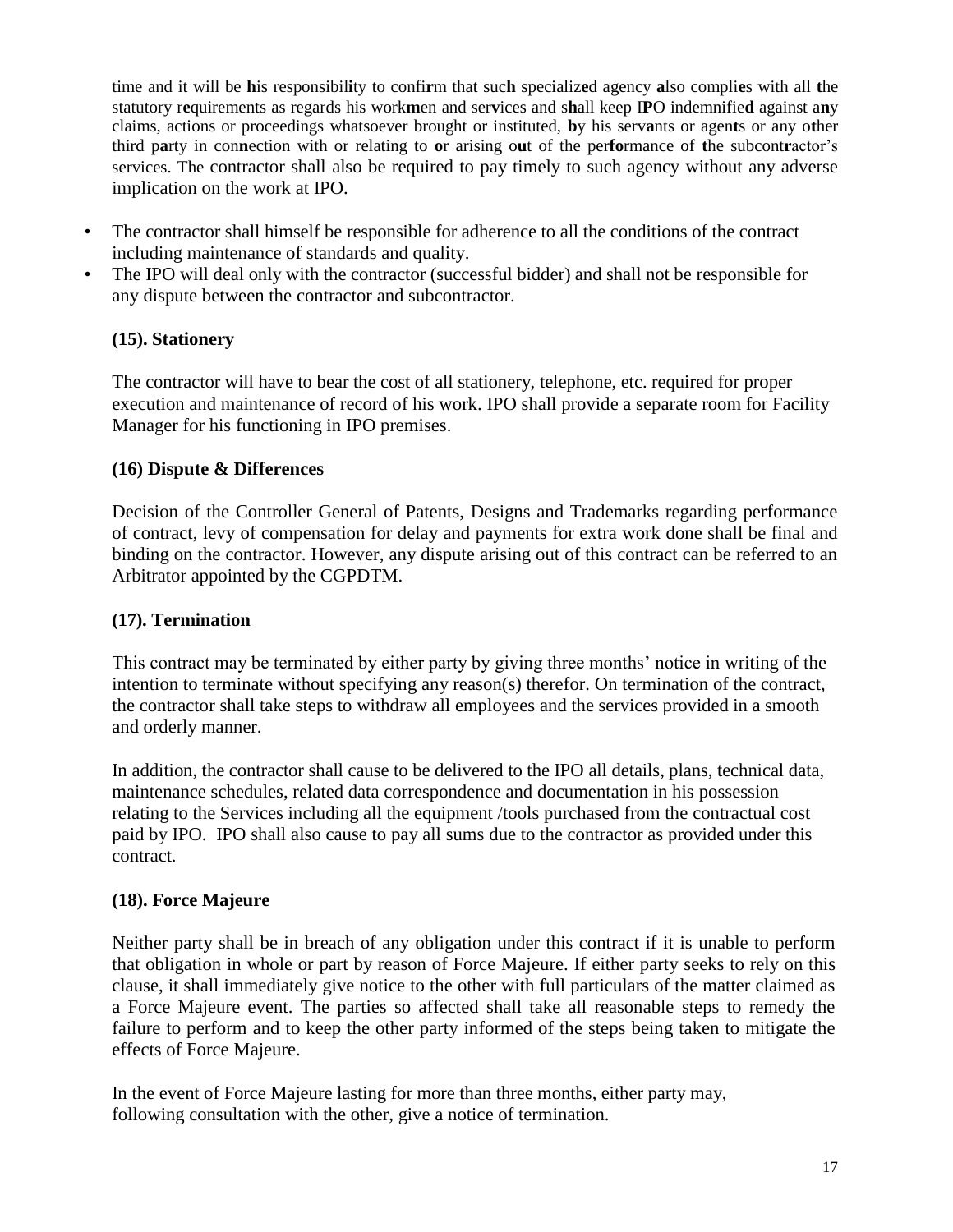### **(19). Safety Requirements:**

- The contractor shall at his own expenses provide safety measures and facilities related thereto to the manpower deployed at site. These measures/facilities to be provided by the contractor shall also include helmets, safety belts, gloves, who shall also take adequate steps ensuring their proper use. Adequate provisions shall also be made by the contractor for prompt evacuations, transportation and all medical treatments to the workers in the circumstance of any accident/injury during the course of work at site.
- The contractor shall initiate and maintain safety management program to protect his employees from the likely hazards which may arise while performing their duties and adopt proper procedures, practices and regular inspection of the work areas, materials, equipment, information and training necessary for safe work performance.

## **8. ANNEXURES**

The following annexure form an integral part of this document:

Annexure 1: Prequalification Bid

Annexure II: Format for Technical Bid

## **Annexure III: Scope of Work ( to be prepared by individual Office)**

Annexure IV: Financial Bid

Annexure V: Form of Performance / Security Bank Guarantee Bond

**Annexure VI : Asset List ( to be prepared by individual Office)**

**Annexure VII : Score Card ( Format for 100 Marks to be prepared by individual office )**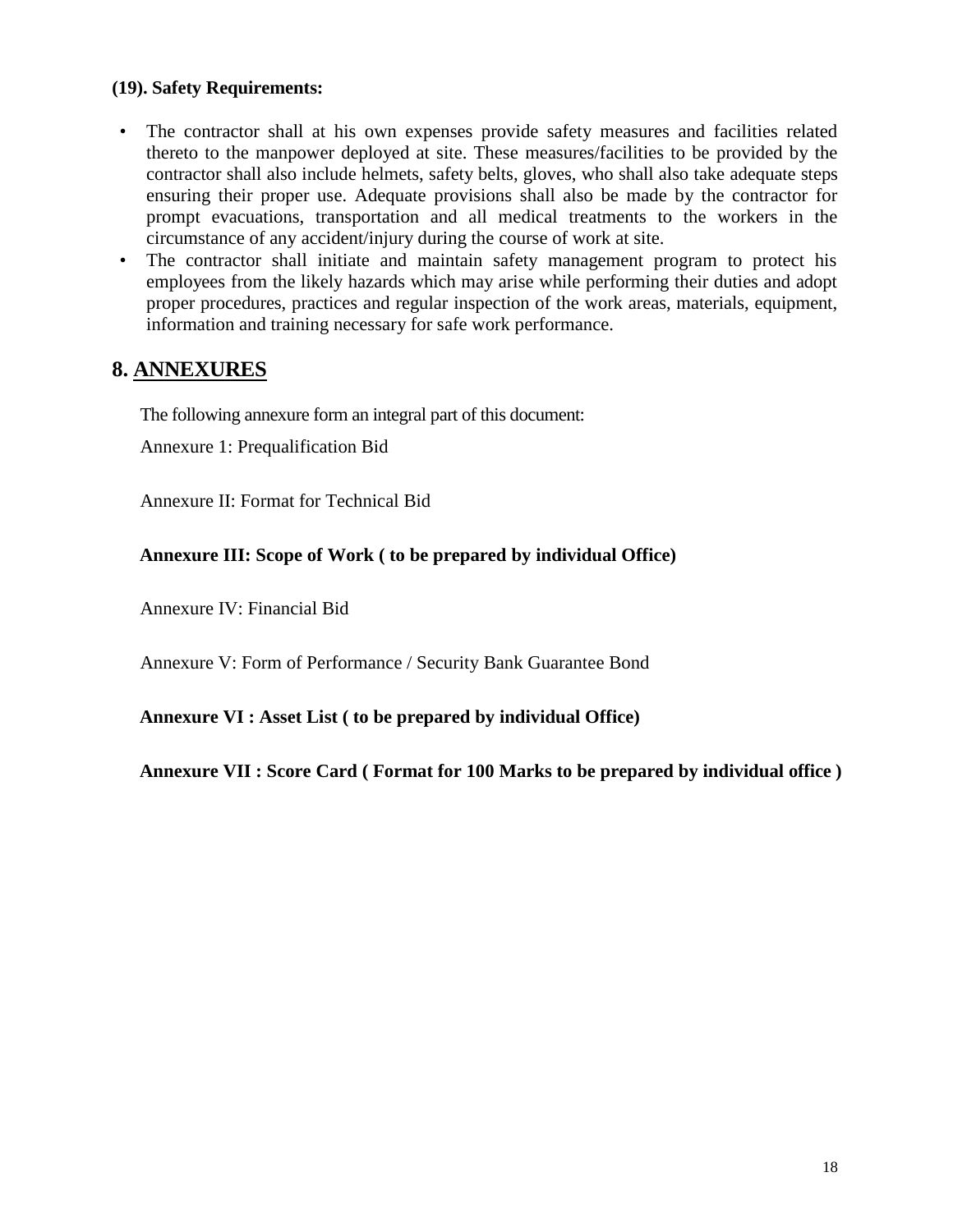# **Annexure -I**

## **Prequalification Bid**

| 1 Tender fees paid                                                       | Yes/No |
|--------------------------------------------------------------------------|--------|
| 2. E.M.D. furnished                                                      | Yes/No |
| 3. Bidder company/agency/firm is registered under the relevant Act       | Yes/No |
| 4. The Bidder is having a financial turnover of Rs. 1.00 (one) crore per |        |
| annum at least for any two years during the last three years             | Yes/No |

(certified copy of the **b**alance sheet from the C**h**artered Ac**c**ount to be a**t**tached)

| Financial Year | Turnover(Rs lakhs) | Remarks, if any |
|----------------|--------------------|-----------------|
| 2012-2013      |                    |                 |
| 2013-2014      |                    |                 |
| 2014-2015      |                    |                 |

| 5.       | E.P.F. registration certificate.                                                                                                                                                                                                                                 | Yes/No            |
|----------|------------------------------------------------------------------------------------------------------------------------------------------------------------------------------------------------------------------------------------------------------------------|-------------------|
| 6.       | E.S.I. registration certificate.                                                                                                                                                                                                                                 | Yes/No            |
|          | 7. P.A.N. Number in the name of the Bidder                                                                                                                                                                                                                       | Yes/No            |
| 8.<br>9. | Service Tax Registration Certificate/Work Contract and VAT/TIN No.<br>Income Tax Return For last three years                                                                                                                                                     | Yes/No.<br>Yes/No |
| 10       | Registration with the State Government/competent authority and<br>valid License from the competent authority to operate private security<br>agency work in the state for the bidder agency or other security agency to<br>which the <b>b</b> idder has a tie up. | Yes/No            |
| 11.      | <b>Details of licenses in the name of the company to provide armed security</b><br>guards.                                                                                                                                                                       | Yes/No            |
|          | 10 A 1 1 $\mathcal{F}$ and $\mathcal{F}$ and $\mathcal{F}$ 1.11 1 in the set of the 1 $\mathcal{F}$ and 1.1 in the 1.1 in the 1.1 in the 1.1 in the 1.1 in the 1.1 in the 1.1 in the 1.1 in the 1.1 in the 1.1 in the 1.1 in the 1.1 in the 1.1 i                |                   |

12. A d**e**claration to the effect th**a**t a bidder h**a**s no busine**s**s or family **r**elationship **w**ith any em**p**loyee of IP**O**

(N.**B**.: Self certi**f**ied copies **a**s proof are **t**o be attach**e**d.)

It is certifi**e**d that the i**n**formation **f**urnished above is true **a**nd correct t**o** the best o**f** my knowle**d**ge. In case, it is **f**ound that t**h**e informati**o**n submitte**d** is wrong o**r** there has been a misre**p**resentation of facts, I shall hav**e** no objecti**o**n for my p**r**oposal to b**e** rejected, o**r** the Contra**c**t to be ter**m**inated if th**e**  Contract h**a**s been sig**n**ed

## **Signature of the Bidder/Authorized representative With Name & seal**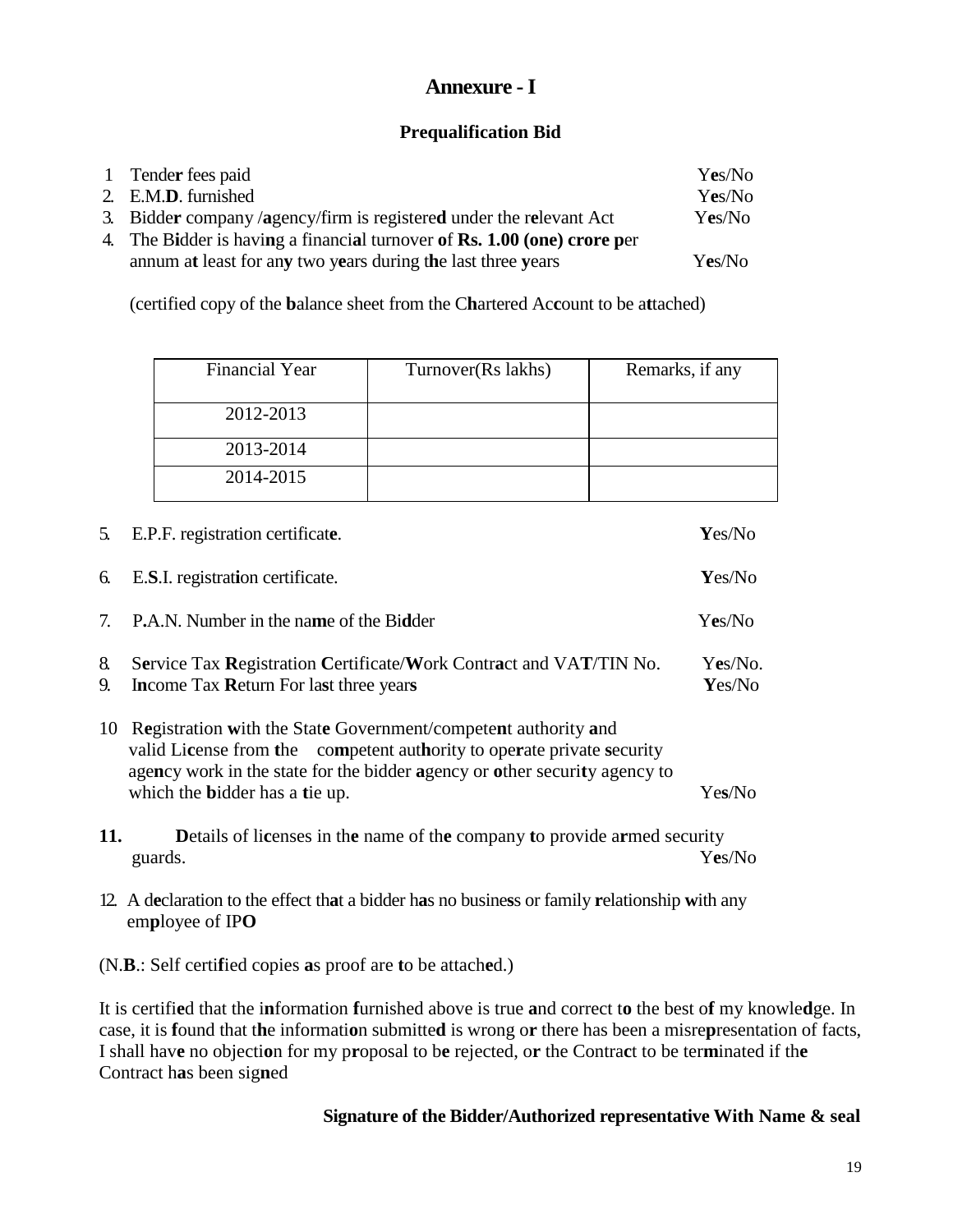# **Annexure-II**

## **FORMAT FOR TECHNICAL BID**

(To be enclosed in a separate sealed envelope)

For the tender for Facility Management Services in the O/o Controller General of Patents, Designs and Trademarks.

| 1. | Name of the Bidder Company/Firm/agency                             |
|----|--------------------------------------------------------------------|
| 2. | Name of the proprietor / Director of Bidder                        |
|    | company/firm/agency                                                |
| 3. | Full Address of Registered Office with Telephone No, FAX No.       |
|    | Telephone No.                                                      |
|    | Fax No.                                                            |
|    | e-mail address:                                                    |
|    | Website (if any):                                                  |
| 4. | Banker of Bidder company/ firm/ agency with full address including |
|    | telephone, fax and email                                           |
| 5. | PAN / GIR/TAN No                                                   |
| 6. | Service Tax Registration No                                        |
| 7. | E.P.F. Registration No                                             |
| 8. | E.S.I. Registration No                                             |

9. Give details of the major similar contracts handled by the Bidder Company/ firm/ agency in PSUs / Government Departments and /or Private Sector during the last three years in the following format

## **(Self- attested copies of work orders shall be attached)**

| S. No. | Name and address of the clients Amount (Rs.)<br>including telephone, fax and email |           | <b>Duration of Contract</b> |    |
|--------|------------------------------------------------------------------------------------|-----------|-----------------------------|----|
|        |                                                                                    | (in Lacs) |                             |    |
|        |                                                                                    |           | From                        | To |
|        |                                                                                    |           |                             |    |
|        |                                                                                    |           |                             |    |

## 10. Human resource (Document in support of no. of employees on Bidder's payroll to be attached)

| S.No. | _ocation | evel of Employee | Number at each level | Total |
|-------|----------|------------------|----------------------|-------|
|       |          |                  |                      |       |
|       |          |                  |                      |       |

11. Note on methodology and work plan:

12. Additional information, if any (Attach separate sheet, if required)

Signature of authorized person (Name & Seal) Date: Place: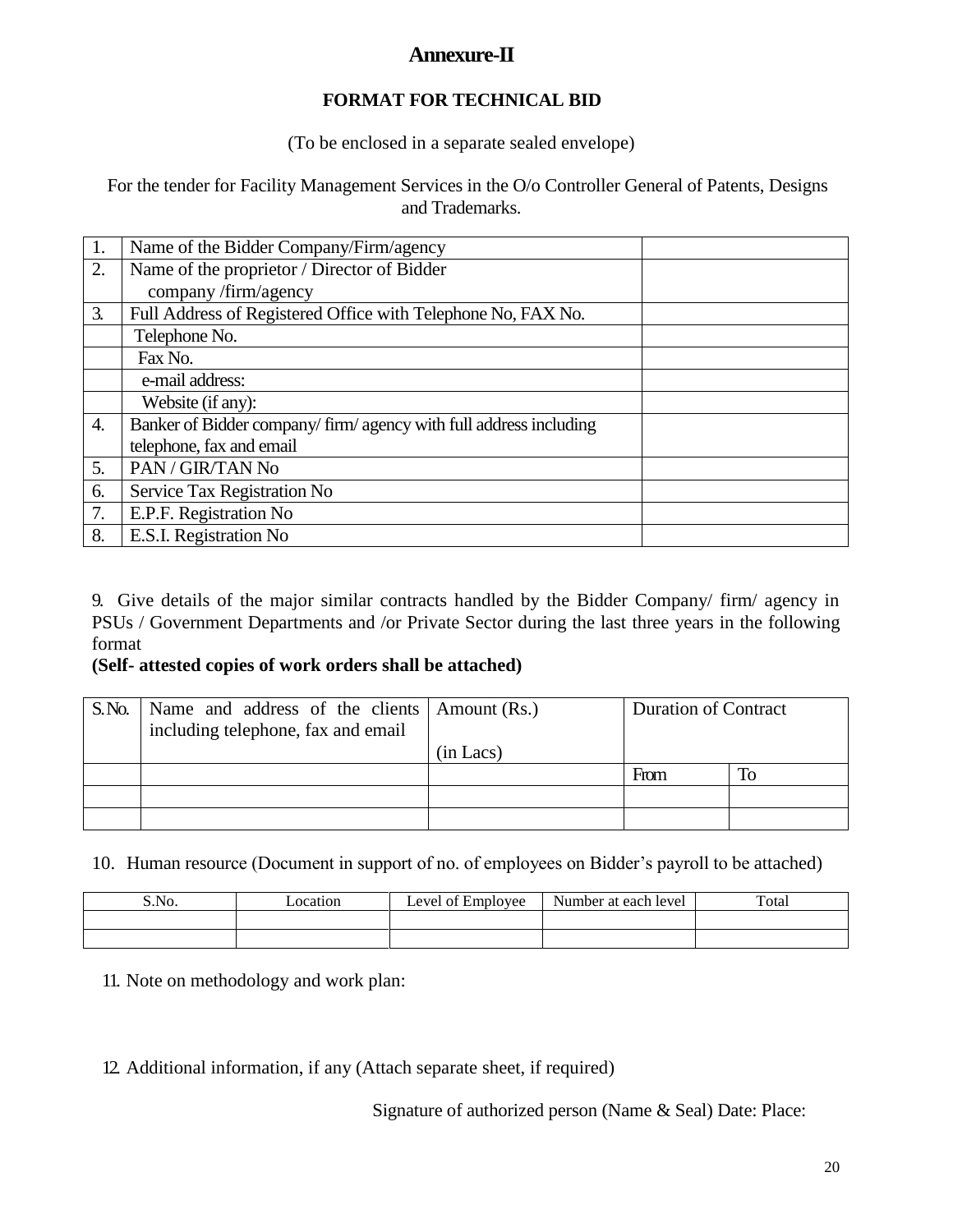## **Annexure -III**

## **Scope of Work at IPO Building, Delhi**

## **Area of Building**

The approximate built up area of old IPR Building is 5250 sq.m. and new IPR Building is 8000 sq.m.

## **Working Hours**

The working hours of IPO are from 9.30 AM to 6.00 PM with weekly off on Saturdays and Sundays. However, the office will be open on Saturdays with a few officials working.

## **General Conditions**

- 1. The successful Bidder shall enter into a Service Level Agreement with CGPDTM, which will cover the details of manpower that will be deployed, their working hours and on-call availability.
- 2. All works will be carried out at timings which will be as per convenience to the office and without causing interference to the normal office work. Contractor's supervisory staff should be available to give instructions to his staff. All personnel should be in uniform and should maintain discipline. **The officer-in-charge of FMS** designated **by the office should be informed immediately whenever there is an emergency situation and any** major work or repairs to be carried out should be brought to his notice immediately. Reports of all complaints and remedial works done should be maintained and should be submitted to the officer-in-charge of FMS every month.

## 3 **There should be a supervisor in charge of all the facility management works called as Facility Manager.**

The Facility Manager should be able to arrange additional manpower to be engaged on-call basis. Facility Manager shall also be responsible for co- coordinating with external agencies and Original Equipment Manufacturers.

- 4. The Facility Manager deployed shall be responsible for preventive and breakdown maintenance of all the equipments/machines/accessories/units etc. as mentioned in Annexure VII. The Facility Manager will be responsible for maintaining the Complaint (Call Log) Register.
- 5. The equipment, other tools and aids required for undertaking the services are to be arranged by the contractor and recorded in store of IPO.
- 6. The contractor shall maintain all the records on electrical installations, DG sets, UPS, Lifts, firefighting system, AC installations etc., in accordance with the statutory rules and regulations of Central and State Authorities.
- 7. The contractor shall also be responsible for updating and intimating the IPO regarding changes in the statutory requirements of Central and State authorities and shall recommend suitable measures to be taken to adhere to such statutory requirements.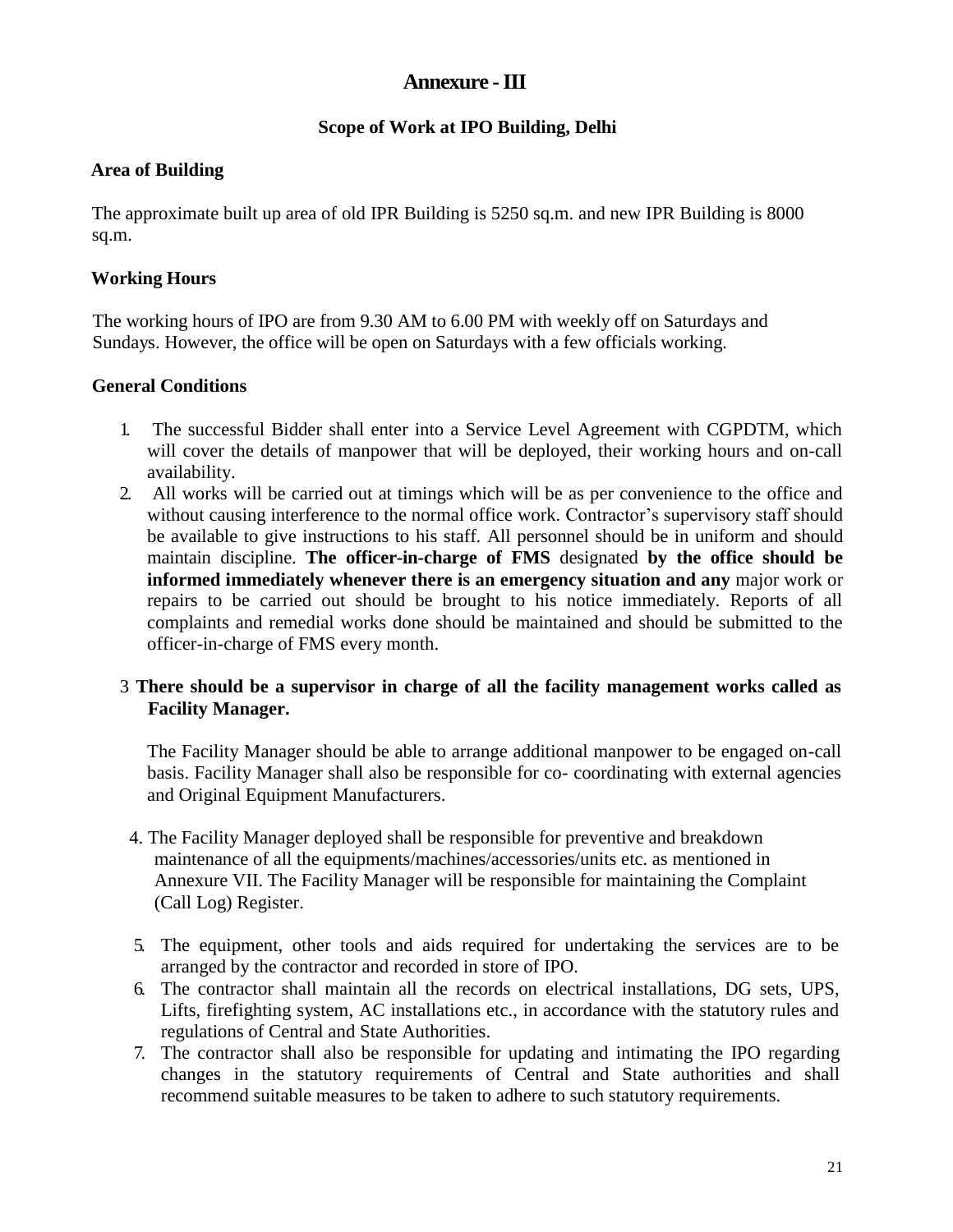## **The contractor,** *inter alia,* **shall be responsible for the following:**

## **A. HT & LT POWER SUPPLY AND DISTRIBUTION**

- Preventive and break down maintenance and record keeping etc. in respect of electrical substation, transformers Panel Bus Bar, HT Panel, LT Panel, AMF Panel, capacitor panel, Distribution Panel etc. Electrical Control Panel room including maintenance of switch gears, panels for AC, garden light and water fountain, lift room, water pump and power factor panels, UPS, earthing system etc., and co-ordination & getting necessary assistance from statutory authorities in emergency situations.
- Preventive and breakdown maintenance, record keeping etc., of Distribution Boards for AC, light and power and MCBs on all floors Maintenance of lighting, power points, switches, fans, water pumps, motors etc.
- Replacement of faulty lights and maintenance of other installations on continuous basis both indoor and outdoor. Checking the power factor and operating the capacitor bank for PF correction to avoid any penalty as specified in sub-clause (12) of clause 7.
- Daily checking of the working of UPS, load sharing conditions, maintaining battery bank, reporting faults and coordinating with OEM/ Service Provider of UPS during maintenance by them.
- Material purchases in coordination with IPO for electrical consumables & spares as and when required.

## **B. DIESEL GENERATING SETS except for IPO, Mumbai**

- Operation of DG sets, preventive maintenance, checks and minor maintenance
- Major breakdowns, A,B, C & D checks on the diesel engine in coordination with OEM

during maintenance by them.

- Daily & Weekly trials (no load). cleaning of filters.
- Diesel Stock Monitoring and reporting requirement for fresh stock.
- Coordination with IPO for diesel purchasing.

# **C. LIFTS**

- Monitoring and day to day maintenance of lifts inside the building, operating (Switching on  $\&$ off) lifts and as per instructions of the office, monitoring the working of lifts, reporting faults to the AMC provider and coordinating during maintenance by them.
- Record keeping of the maintenance details, getting license renewals from the authorities.

## **D. WATER SYSTEMS - RAW WATER, DRINKING WATER, FLUSH WATER, SANITATION AND GARDEN FOUNTAIN**

- Coordinate with External Agency and ensure water supply in underground tanks and arranging water from water tanker agencies when there is shortage of raw water supply.
- Pumping of water from underground reservoir to overhead tanks at least twice a day and ensuring continuous supply in the premises.
- **•** All day to day preventive maintenance related to the water distribution pipe line, valvesinspection and minor leakage, ensuring supply to water purifiers for drinking water,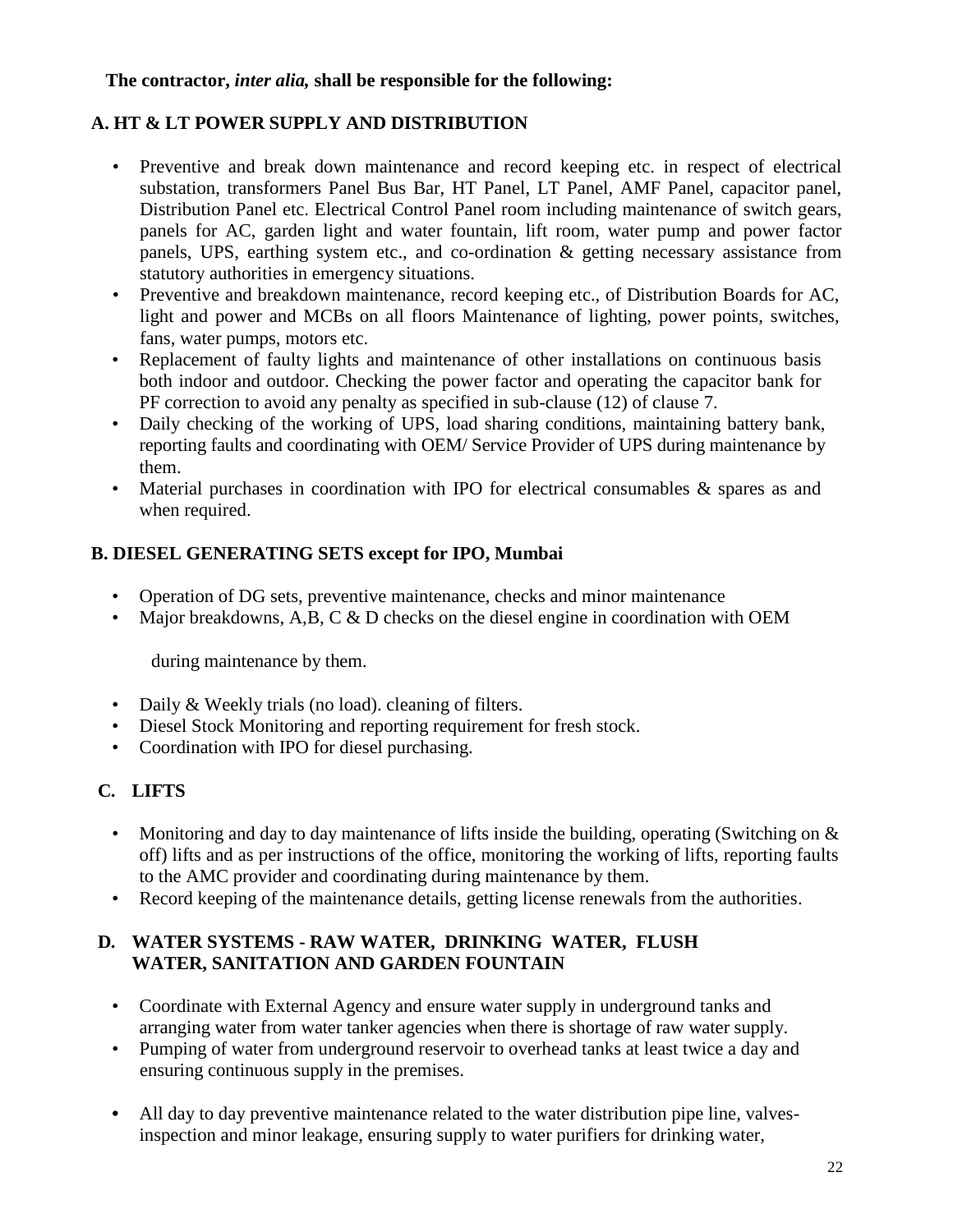coordinating with water purifier manufacturer for cleaning, servicing and repairs of purifiers & water treatment plants etc., to ensure that water is available to user within the site premises.

- Preventive Maintenance and cleaning of water dispenser and water cooler.
- Reporting on time to IPO and coordinating with an external agency for any major repair needed in pipe line requiring modification, welding and re-routing of pipe lines etc.
- Cleaning of overhead and underground water tanks half yearly (the months to be fixed at each premises) and also whenever need arises.
- Minor plumbing and sanitation works including minor repair of pump and motor like rewinding of motor etc..
- Inspection of wash rooms for cleanliness and hygiene and ensuring availability of hand wash and other sanitary consumables and means.
- Maintenance, repair and removal of blockage if any in drains and manholes.
- Material purchases in coordination with IPO for plumbing and sanitation works as and when required.

## **E. FIRE FIGHTING SYSTEM - FIRE HYDRANTS, SMOKE DETECTORS & FIRE EXTINGUISHERS**

- Monitoring and maintenance of Fire Hydrant System, hose pipe & nozzle etc.
- Preventive and minor break down maintenance of jockey pumps and motors.
- Preventive and minor break down maintenance of pipe lines and distribution valves.
- Major repairs like rewinding of motors, pipe line modification etc., in coordination with external vendor during maintenance carried out by them.
- Actual firefighting in the event of fire, fire information & reporting to IPO and nearest fire station.
- Record maintenance, follow up for refilling and co-ordination with OEM of Portable Fire Extinguishers.
- Smoke Detection/ Fire Alarm System First line maintenance, responding to fire alarm, checking the reason for alarm and taking corrective action and conducting periodical Fire Evacuation Drills.
- Testing of firefighting system after every 15 days by using water for plantation and cleaning of building.

# **F. PHONE LINES AND INTERCOM SERVICES**

- Attending to minor faults in telephone sets and lines and making them operational.
- Attending to EPABX system faults and reporting them to OEM and getting them serviced.
- Installation and/or correction of intercom points / telephone lines inside the premises.
- Informing and coordinating with the authorities concerned for rectification of faulty telephone lines.

## **G. NETWORK CABLES**

• Maintenance and repair of network cabling inside the building for providing LAN connectivity in coordination with external agency as and when maintenance is carried out by them.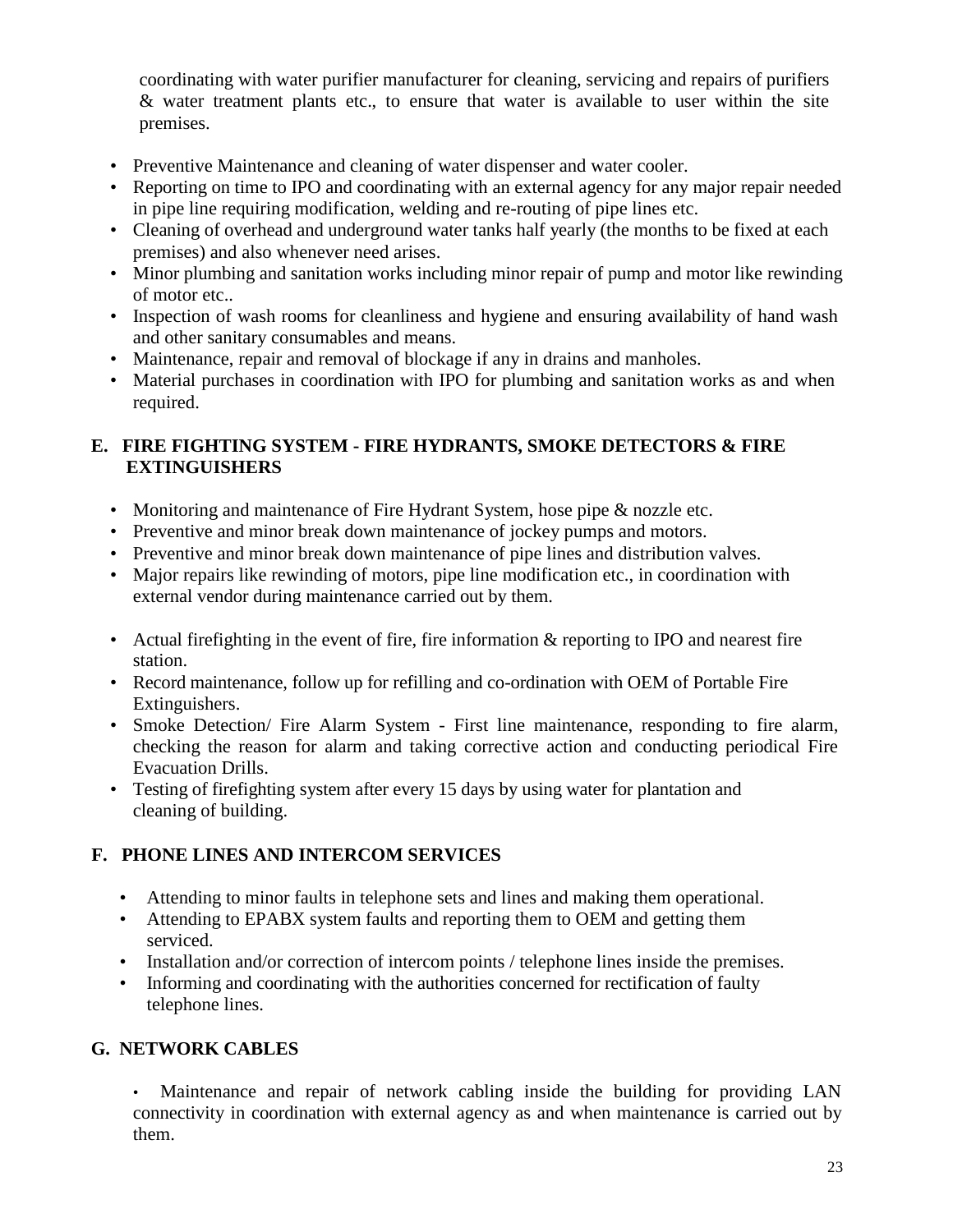## **H. BUILDING MAINTENANCE**

- Maintenance of building structure by checks of building defects through regular walkthrough and identifying the defects.
- Minor civil repairs like leakage, replacement/repair of false ceiling, flooring, minor cracks, replacing glass panes, plumbing works and other repairs in toilets, touching up painting etc.
- Monitoring and reporting of major civil works those need to be done.
- Maintenance of aluminum, wood and glass doors, partitions and windows and repair of handles, locks, lockers etc.
- Maintenance of all signages in the building.
- Major repairs and material purchases in coordination with IPO.

## **I. HOUSE KEEPING**

- 1. Brooming, cleaning, sweeping, mopping and wiping of all floors, staircase and common passage ways and the office premises (including portion outside buildings) etc., on daily basis including Saturdays or as required by Officer-In-charge. Cleaning activity shall start in the morning at 7.30 AM so as to complete all the dusting/ cleaning/ mopping work before 09.30 AM. to ensure that the premises are clean, hygienic and aesthetically appealing at all times.
- 2. Continuous mopping, at least four times, to be done at IPO reception floor, canteen area and other floors during office hours (9.30 AM to 6.00 PM).
- 3. Brooming and mopping of all floors including entrance lobbies, staircases and common passage ways etc. at least twice a day.
- **4. At least two Housekeeping personnel should be identified who will be engaged in refilling drinking water time to time, serving tea/ coffee to respected guest, soft cleaning like computer, telephone, glass pane, refilling of liquid soap, ensuring of air purifier,**  spraying of air freshener etc. to ensure that cleanliness and hygienic condition to refill **water etc. names of such identified persons should be communicated to the FMS Coordinator at IPO.**
- 5. . Cleaning and dusting of entire furniture, partitions, glass panes, wooden cabin walls, railings, doors, windows, venetian blinds, racks, sofas, computers, printers, scanners, fax machines, key board, telephones, curtains, wall mounted fans, storage cupboards, and other office equipment and/or accessories including common furniture in waiting areas and dining hall and other ornamental items etc. inside the building with dry/wet cloth, feather brush and duster.
- 6. Daily maintaining the workstations and common passages clean and odor free and spraying room fresheners.
- 7. Dusting and cleaning of compactor rooms and other areas like store rooms daily.
- 8. Cleaning of dining hall and furniture at least four times during office hours .
- 9. Cleaning and sweeping of open area including balconies and roof tops with brooms.
- 10. Washing of towels provided to employees at weekly intervals.
- 11. Cleaning and clearing of emergency exits at regular intervals.
- 12. Washing of water jugs and glasses of employees and refilling jugs with drinking water every morning.
- 13. Checking the proper working of clocks or other similar gadgets in the office premises.
- 14. Thorough cleaning of all toilets using required detergent and putting naphthalene balls and air purifier in all urinals, wash basins and WC area to maintain wash rooms, toilets, wash basins etc. clean and disinfected.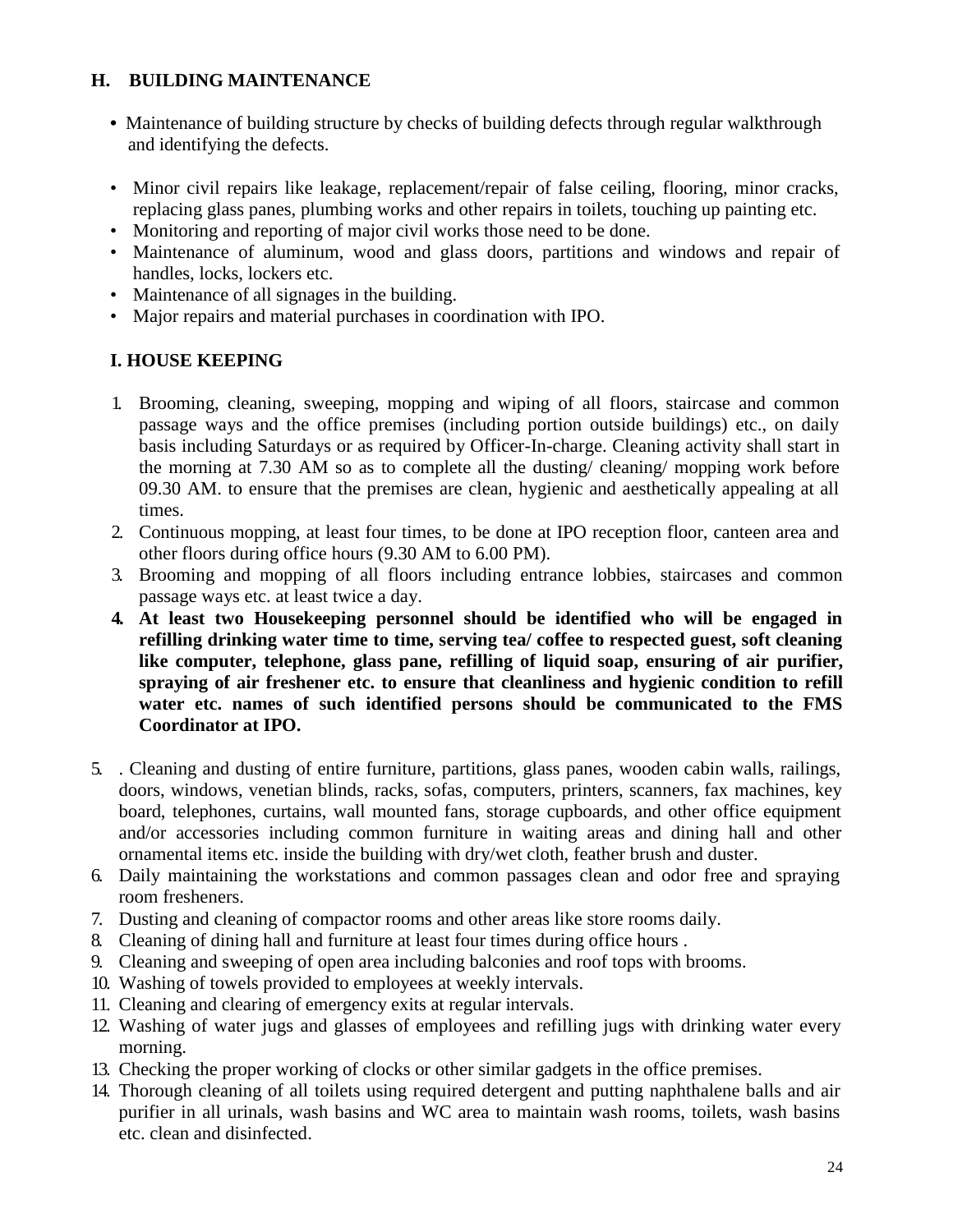- 15. Ensuring that the fittings like taps, exhaust fans and flushes are working properly.
- 16. Daily removal of garbage & other wastes and cleaning of dustbins and putting plastic bags in dustbins every morning and disposal of garbage every evening after office hours to municipal collection point.
- 17. Maintenance of the outside of water purifier machines and the drains connected to it.
- 18. Lifting, carrying and disposing the dead birds, animals, rats, insects etc. if found in and around the office building.
- 19. Clearing of any choking's in the drainages, manholes etc., and ensuring that there is no blockage of drains.
- 20. Removal of beehives and cobwebs from the office building and its premises.
- 21. The contractor shall also be responsible for pest, rodents and termite control in the office and shall carry out sprays etc. at least once in a month and as and when required. The insecticides and pesticides should be sufficient enough to take care of mosquitoes, cockroach, silver fish, crawling insects at library and carpeted rooms, rats etc. The insecticide and pesticide sprayed should be of ISI mark. In case the pest control is ineffective, the firm shall carry out remedial operations as frequently as may be required.
- 22. Proper registers/records for the jobs carried out on daily, weekly, fortnightly and monthly basis will be maintained by the Facility Manager of the contractor and will be countersigned by the IPO officer-in-charge at regular intervals and finally at the end of each month.
- 23. The contractor should possess or procure needful infrastructure, gadgets and other material required for smooth housekeeping services. No additional cost towards this will be borne by IPO.

## **NOTWITHSTANDING ANYTHING SPECIFIED IN CLAUSES 1-23 ABOVE, THE CONTRACTOR SHALL BE RESPONSIBLE TO TAKE ALL MEASURES TO MAINTAIN THE SAFETY, LOOK, BEAUTY, CLEANLINESS, HYGIENE AND SANITATION OF THE BUILDING AND PREMISES.**

## **JOBS TO BE CARRIED OUT DAILY:**

- **•** Cleaning of general toilets at least thrice daily (at 8.30 AM, 12.00 Noon & 3.30 PM) with phenol and detergent etc., and maintain the toilets floors dry during office hours. Cleaning of windows and window sills of all toilets to be done regularly. Wash basins, urinals, WC are to be cleaned with suitable detergent. Flushing system of all toilets is to be checked at regular interval every day. Naphthalene balls, air purifier and liquid soap and paper rolls are to be provided by the contractor regularly to ensure continuous availability of these materials in requisite place/container.
- Cleaning of corridors staircases and common area with suitable disinfectants in the morning and with plain water continuously.
- Cleaning & mopping of pantries and electrical rooms once in a day during office hours.
- **•** Cleaning of office working areas, removing dust from floors, windows, doors, furnitures, fixtures, telephones, ashtray, cupboards, air conditioners, filing almirahs, cabinets, glass panes, computers etc. with dry/wet duster and or with suitable cleaning agent.
- Collection of waste paper from rooms, waste paper, baskets, lobbies and putting in bags at the specified location.
- Cleaning of carpets by soft brush and /or vacuum cleaners.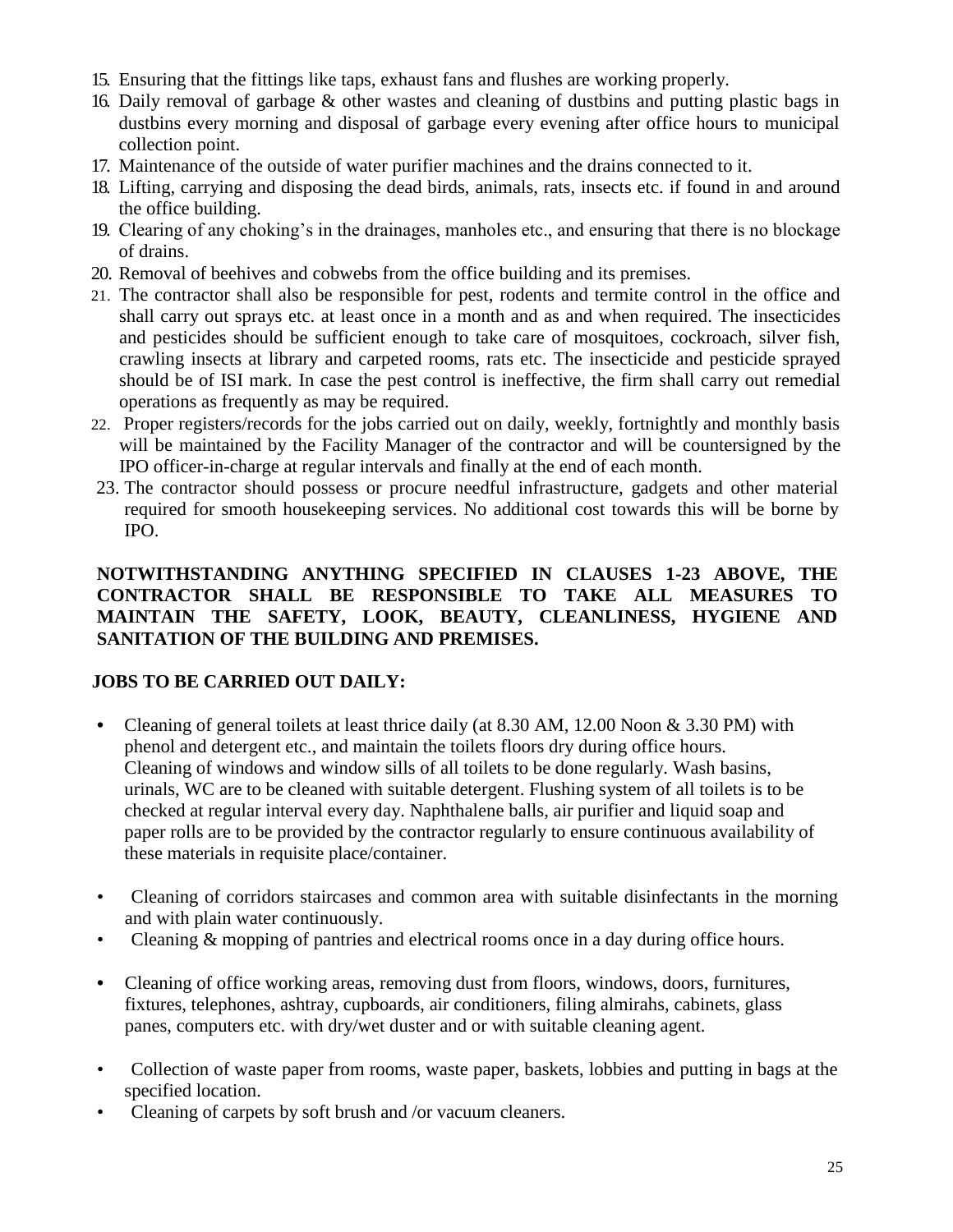- **•** To clean glass panes on doors, windows & partitions with soap/cleaning agent.
- Cleaning of blockages in sewer and pumping lines within premises as and when required.
- Cleaning gulley trap and manholes as and when required.
- Cleaning of duct and shaft spaces, garbage, and removal and putting them in dustbin kept outside the building.
- Cleaning/removal of any type of stains of ink etc. from the building premises and staircases.
- Cleaning, sweeping and wiping of floors, furniture and hand washing area etc. during office hours.
- Cleaning of lift walls with silver/brass liquid cleaner.
- Room fresheners in all office area to be used daily in the morning. Room freshener should be of IS I Mark or of standard make.
- Spray of scented mosquito and cockroach killers on all floors as and when required. Mosquito/cockroach killers shall be of ISI mark. Special scented purifiers shall be sprayed at least once daily in all rooms, cabins, bathrooms, reception conference halls lifts lobby, lifts etc.
- Maintenance of lawns and surroundings, cutting of hedges, cutting / shaping of plants by gardener and removal of garbage at all IPO locations.

# **JOBS TO BE CARRIED OUT WEEKLY:**

- Acid cleaning of sanitary ware without damaging their shine, scrubbing and cleaning of floors and walls in toilets/rooms, corridors with soap, detergents, kerosene/petrol or any other chemicals, automatic mop, scrubbing machine to be used at least once in a week.
- Cleaning of fabric upholstered sofa sets with vacuum cleaners and leathered upholstered sofa set and chairs with soap solution/ cleaning agent of approved quality.
- Cleaning of brass letters by Brasso (polish).

# **JOBS TO BE CARRIED OUT FORTNIGHTY BASIS:**

- Polishing of brass items with approved brass cleaning material.
- Cleaning of carpets in rooms by vacuum cleaners without damaging the carpet.
- Dusting of false ceiling etc. with soft broom and cloth.
- Cleaning of sofa sets with soap water/ vacuum cleaners.
- Wash**i**ng and clea**n**ing of driv**e**ways, park**i**ng areas an**d** roads with**i**n the office premises.
- Lift l**o**bby and all toilets floo**r**s and other **a**reas, as ma**y** be depute**d** by Officer**-**Incharge, shall be cl**e**aned with f**l**oor scrubbi**n**g machine.

# **JOBS TO BE CARRIED OUT ON MONTHLY BASIS:**

- All fl**o**ors in com**m**on area fl**o**ors includi**n**g staircase**s** shall be cleaned thoro**u**ghly with **f**loor scrub**b**ing machi**n**e with soa**p** and water to remove all stains e**t**c. After cl**e**aning the f**l**oors with **s**oap and wa**t**er the floor**s** shall be pr**o**perly wax **p**olished.
- Total office area **f**loors to be cleaned wit**h** floor scru**b**bing machi**n**e, wherever required a**s** per directions of Offi**c**er-In-char**g**e.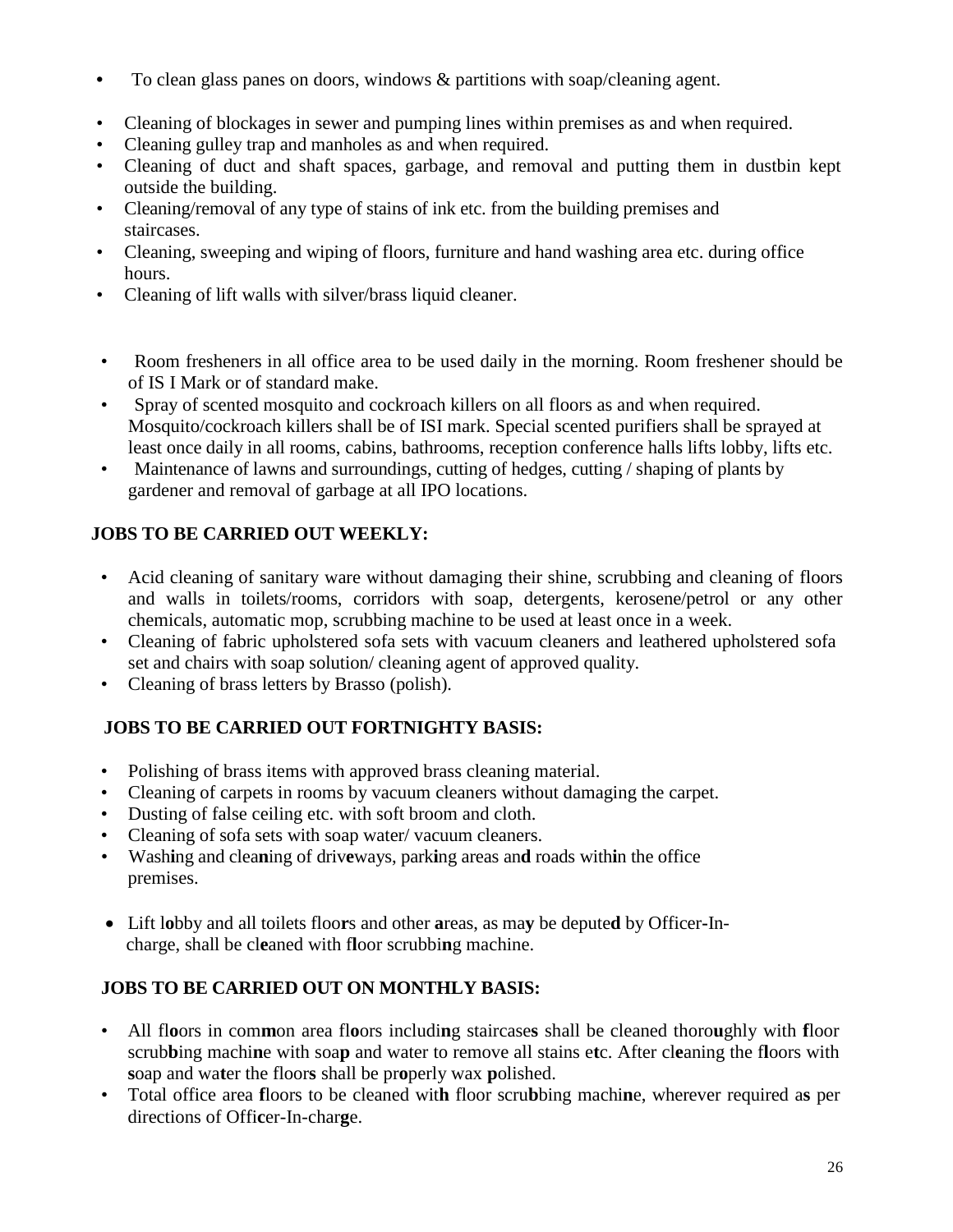## **J. GARDENING**

Mainten**a**nce of la**w**ns and su**r**roundings, watering **o**f plants, s**o**il maintenance by u**s**e of fertilize**r**s etc., prev**e**ntive meas**u**rements ag**a**inst plant d**i**seases usin**g** insecticid**e**s, pesticide**s** and fungicid**e**s, cutting o**f** hedges, cu**t**ting/shapin**g** of plants, **d**e-weeding, maintenance of flower **b**eds, removal of garbage etc. Sowin**g**/planting **o**f seasonal **p**lants, prep**a**ration of l**a**wns and fl**o**wer beds etc**.**

## **K. PROVIDING WORKFORCE**

The co**n**tractor has to provide workforce **i**n sufficien**t** numbers t**o** maintain **t**he buildin**g**s as required and of qual**i**ty to ensur**e** workmans**h**ip of the degree specifi**e**d in the jo**b** order and t**o** the satisfact**i**on of the **O**fficer-In-**C**harge. Ten**t**ative requi**r**ement of **w**orkforce to be deploy**e**d is given hereunder:-

| S <sub>1</sub><br>No. | Head                                                                | Manpower* |
|-----------------------|---------------------------------------------------------------------|-----------|
|                       | House Keeping Staff (Monday to Saturday)                            | 23        |
| $\overline{2}$        | Security staff<br>(as mentioned below)                              | 16        |
| 3.                    | Electrician cum Telecom Technician (All Days)                       | 3         |
| $\overline{4}$        | Plumber cum Multi Tasking maintenance Staff (Monday<br>to Saturday) |           |
| 5.                    | Gardener (Monday to Saturday)                                       |           |
| $\overline{7}$        | Facility manager (Monday to Saturday)                               |           |

Note\* The above mentioned manpower is based on current requirement which may increase/decrease depending upon the circumstances.

### **24X7 Shift for Security Guards ( including on weekly-off days) to be deployed in the Office all days:**

- I Shift: From 6:00 A.M. to 2:00 P.M. Five Security Guards.
- II Shift: From 2:00 P.M. to 10:00 P.M. Four Security Guards.
- III Shift: From 10:00 P.M. to 6:00 A.M. Four Security Guards + One Armed Guard

## **General Shift: From 9.30 A.M. to 6.00 P. M. - One Lady Guard + One Armed Guard + one Security supervisor.**

**(Monday to** Saturday**)**

## **L. SUPPLY OF MATERIAL AND CONSUMABLES:**

• The material and consumables relating to cleaning & maintenance will be provided by IPO Delhi as per requirement and basic engineering tools, cleaning equipment and the like will have to be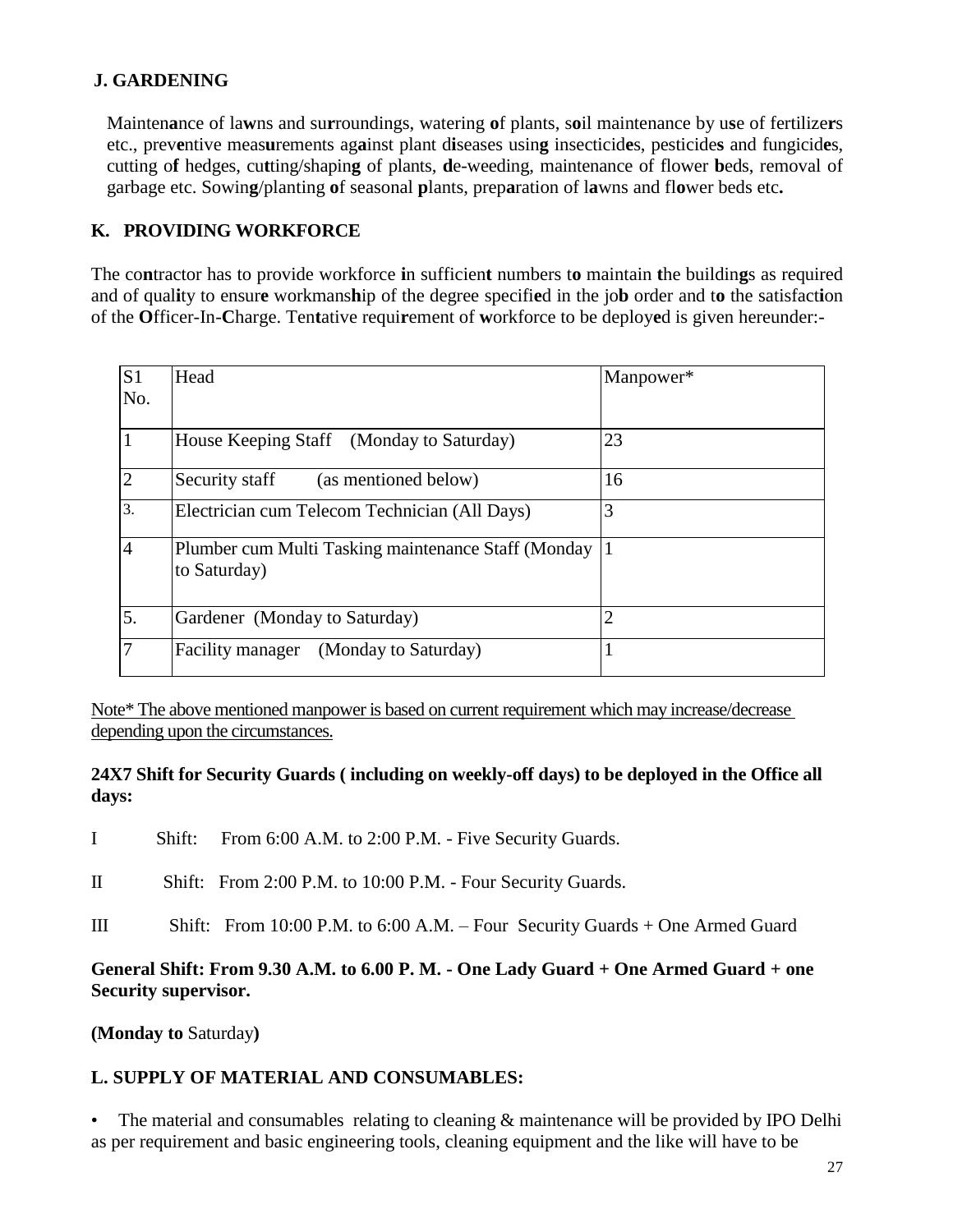provided by agency and no rental charges will be paid by IPO.

## **M. WASTE DISPOSAL MANAGEMENT:**

The contractor will ensure collection, mechanized screening/segregation of dry and wet garbage in the earmarked area. The contractor will also ensure segregation of bio degradable and non-bio degradable garbage. Finally, the contractor will arrange for disposal of garbage at such a place as may be permissible by Municipal Authority.

## **N. SECURITY**

• **Providing round the clock security at the entrance gates and entrance lobbies including gunmen, lady security guards and male security guards, maintaining register for visitors and daily wage workers. The security personnel should patrol the premises and give instructions for movement of vehicles and keep a watch on the situation in and around the premises and alert the officer-in-charge of FMS and Head of Office during alarming situations.**

• **Shifts of working of Security Guards deployed in the office shall be adjusted to the maximum extent so as to provide the services of security guards on all days of the week including weekly- off days and national holidays.**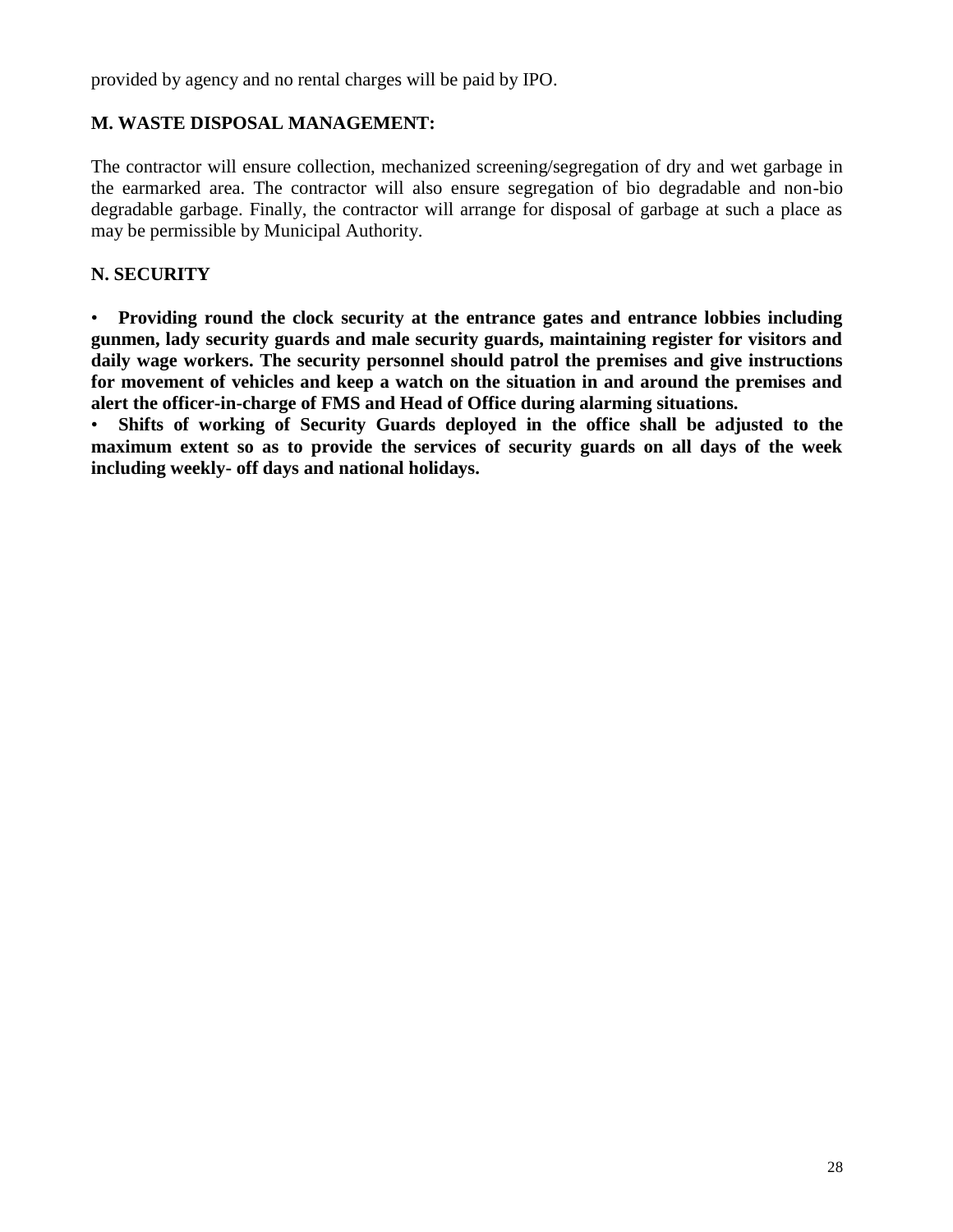# LIST OF **M**ECHANIZ**E**D CLEAN**I**NG TOOL**S** & EQUIP**M**ENTS

| SI. No.        | <b>Description of Machine</b>                           |
|----------------|---------------------------------------------------------|
| $\mathbf 1$    | Walk Behind Single Scrubber Machine                     |
| $\overline{2}$ | Wet & Dry Vacuum Machine                                |
| 3              | <b>Back Pack Vacuum Cleaner</b>                         |
| $\overline{4}$ | Wet & Dry Vacuum Cleaner with Carpet Shampooing Machine |
| 5              | High Pressure Water Jet Machine                         |
| 6              | <b>Wringer Trolley</b>                                  |
| 7              | Dust Pan with Brooms                                    |
| 8              | <b>Dust Control Mop</b>                                 |
| 9              | <b>Telescopic Pole</b>                                  |
| 10             | <b>Cobweb Brush</b>                                     |
| 11             | <b>Kentucky Mop</b>                                     |
| 12             | <b>Service Trolley</b>                                  |
| 13             | Single Disc Floor Cleaner Machine                       |
| 14             | <b>Auto Scrubber Drier</b>                              |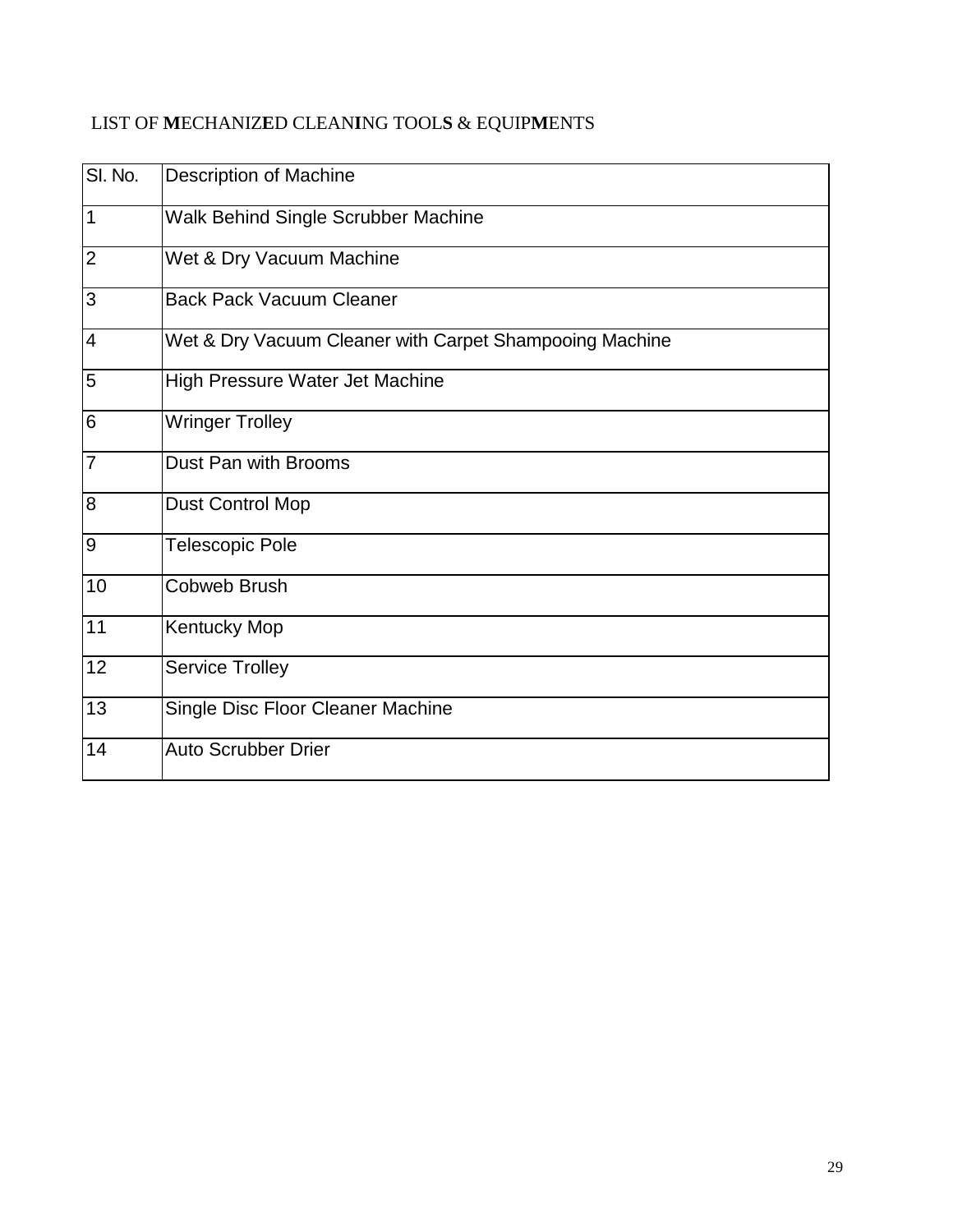## LIST O**F** MASON**R**Y, GARD**E**NING & E**N**GINEERI**N**G TOOLS

| SI. No.        | Description                                                                                                                                                                 |
|----------------|-----------------------------------------------------------------------------------------------------------------------------------------------------------------------------|
| 1              | Megger (500 V)                                                                                                                                                              |
| $\overline{2}$ | Tong tester                                                                                                                                                                 |
| 3              | <b>Screw Spanner</b>                                                                                                                                                        |
| $\overline{4}$ | Shim cutter                                                                                                                                                                 |
| 5              | Pipe wrench                                                                                                                                                                 |
| 6              | <b>Digital Thermometer</b>                                                                                                                                                  |
| 7              | Bosch drilling machine -1/2 inch                                                                                                                                            |
| 8              | Standard Tools like Spanner sets, Hammer, files, steel rule, screw driver, hacksaw with<br>frames, cutting pliers, testers, measuring tape, etc.                            |
| 9              | Air Blower                                                                                                                                                                  |
| 10             | FRP Ladder 6'                                                                                                                                                               |
| 11             | <b>Tools Box</b>                                                                                                                                                            |
| 12             | Re chargeable Torch Light                                                                                                                                                   |
|                | Safety PPE's                                                                                                                                                                |
| 13             | First aid box                                                                                                                                                               |
| 14             | Safety belts                                                                                                                                                                |
| 15             | Ht gloves                                                                                                                                                                   |
| 16             | Safety shoe                                                                                                                                                                 |
| 17             | <b>HVAC</b> tool kit                                                                                                                                                        |
| 18             | All major Masonry tools such as trowel, hammer, blocking chisel, power saw, levels, nylon or<br>Dacron line, steel square, chalk line, mixing tools etc.                    |
| 19             | Multimeter                                                                                                                                                                  |
| 20             | <b>Brazing tool</b>                                                                                                                                                         |
| 21             | Flaring tool                                                                                                                                                                |
| 22             | Pipe cutter/tube cutter                                                                                                                                                     |
| 23             | Tube press plier                                                                                                                                                            |
| 24             | All major types of carpentry tools such as measuring tapes, folding ruler, pocket tapes,<br>different types of squares, cutting tools, fastening tools, drilling tools etc. |
| 25             | Gardening tools such as Cultivator, Draw Hoe, Dutch Hoe, Garden Fork, Rake, Spade,<br>Sprayers (Pressure) etc.                                                              |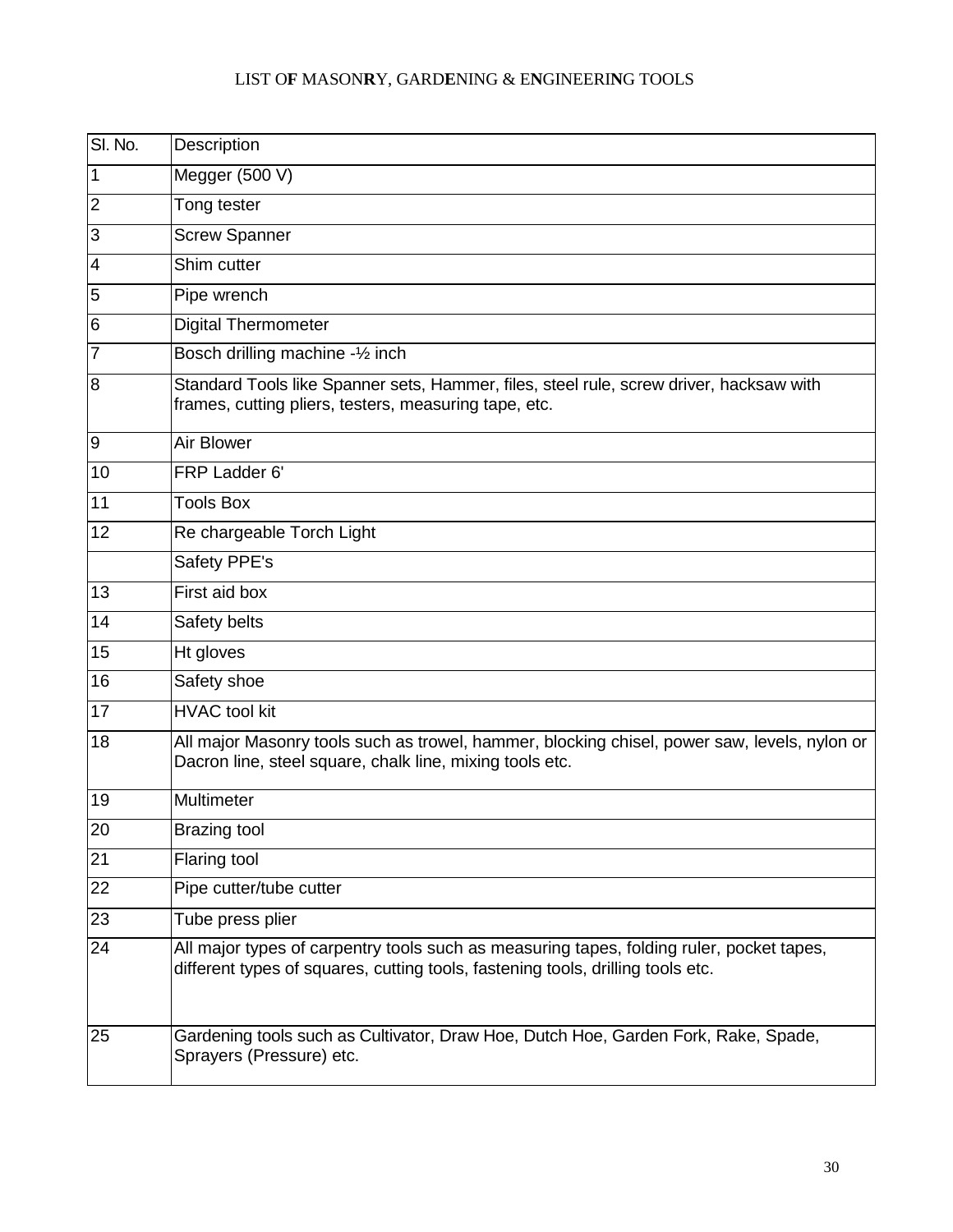# **Annexure IV**

## **Financial Bid**

| S.              | Component |                                                                                                                                                                                                                        |                     | <b>Central Government Minimum wages</b>                                                |                                                                  |                  |                                                | <b>TOTAL</b>            |
|-----------------|-----------|------------------------------------------------------------------------------------------------------------------------------------------------------------------------------------------------------------------------|---------------------|----------------------------------------------------------------------------------------|------------------------------------------------------------------|------------------|------------------------------------------------|-------------------------|
| No.             |           |                                                                                                                                                                                                                        |                     | to be paid by the Bidder                                                               |                                                                  |                  |                                                | Wages/<br><b>Amount</b> |
|                 |           |                                                                                                                                                                                                                        |                     | Minimum Wages<br>including VDA<br>as per Central<br>sphere (per day<br>cost x 26 days) | <b>Statutory</b><br><b>EPF &amp; ESIS</b><br><b>Contribution</b> | $(v) +$<br>(vi)  | <b>Total Total</b><br>Wages<br>(vii) X<br>(iv) |                         |
| $\vert i \vert$ | <b>ii</b> | iii                                                                                                                                                                                                                    | iv                  | $\overline{\mathbf{V}}$                                                                | $\overline{\mathbf{VI}}$                                         | $\overline{vii}$ | $\overline{\mathbf{I}}$                        | $\overline{\mathbf{X}}$ |
| $\mathbf{A}$    | Wages     | Personnel                                                                                                                                                                                                              | No. of<br>personnel |                                                                                        |                                                                  |                  |                                                |                         |
|                 |           | House Keeping<br><b>Staff</b>                                                                                                                                                                                          |                     |                                                                                        |                                                                  |                  |                                                |                         |
|                 |           | Security<br>Guards<br>(Unarmed)<br>[Requirement<br>of total No. of<br>Security-<br>Guards,<br>including for<br>adjusting the<br>shifts of<br>working during<br>weekly-off<br>days, to be<br>decided by each<br>office] |                     |                                                                                        |                                                                  |                  |                                                |                         |
|                 |           | Security<br>(Armed)                                                                                                                                                                                                    |                     |                                                                                        |                                                                  |                  |                                                |                         |
|                 |           | Electrician cum<br>Telecom<br>technician                                                                                                                                                                               |                     |                                                                                        |                                                                  |                  |                                                |                         |
|                 |           | Plumber cum<br>Multi-Tasking<br>personnel for<br>maintenance                                                                                                                                                           |                     |                                                                                        |                                                                  |                  |                                                |                         |
|                 |           | Gardener                                                                                                                                                                                                               |                     |                                                                                        |                                                                  |                  |                                                |                         |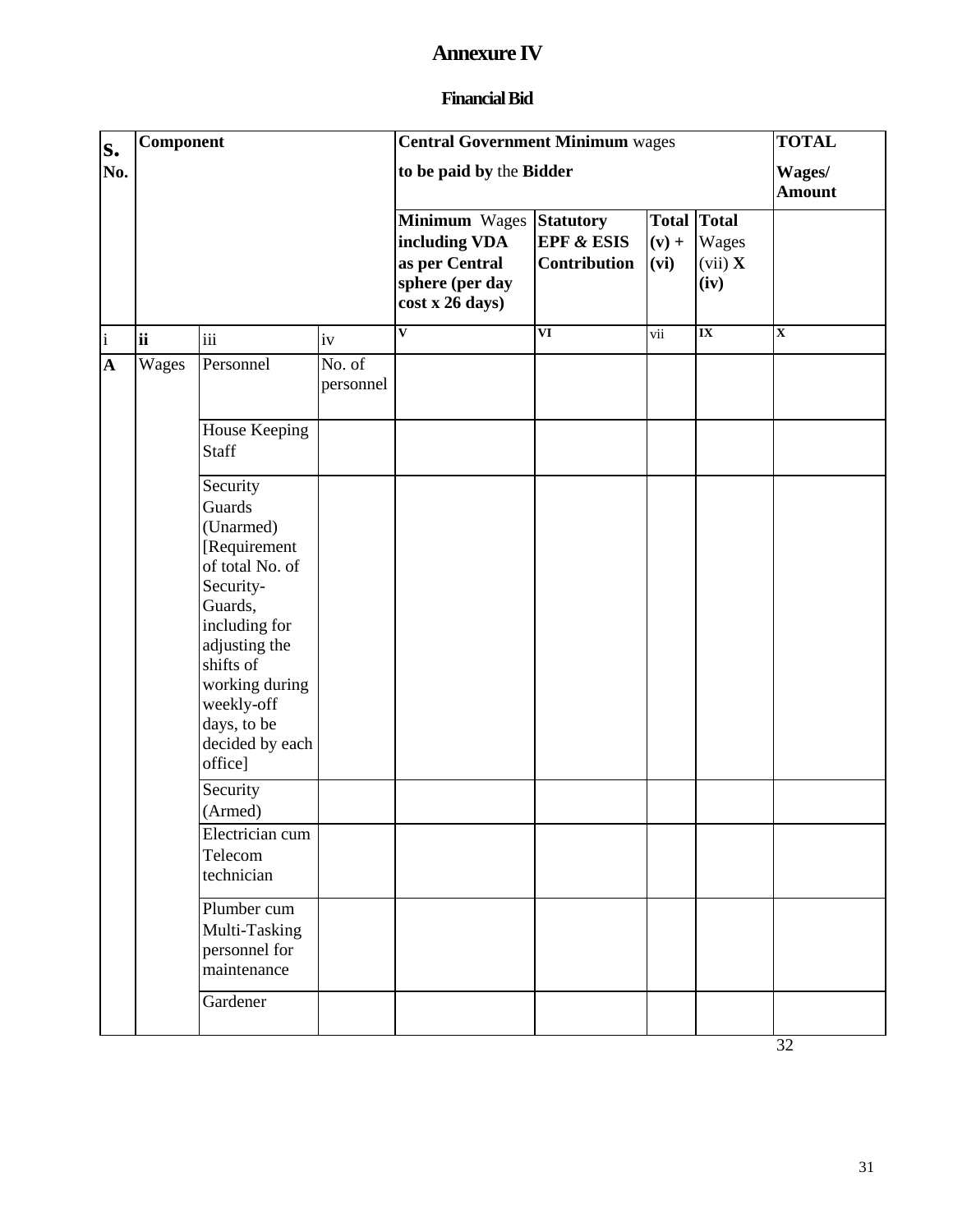|              | <b>TOTAL AMOUNT Of Component A</b>                                                                                                                                                                      |                   |  |  |  |  |  |  |  |
|--------------|---------------------------------------------------------------------------------------------------------------------------------------------------------------------------------------------------------|-------------------|--|--|--|--|--|--|--|
| B            | Facility<br>Manager                                                                                                                                                                                     | Monthly<br>Salary |  |  |  |  |  |  |  |
| $\mathsf{C}$ | Management Charges (comprising Management Fee and other payments/statutory<br>liabilities/extra wages, if any, which the Bidder would pay to the workers), as fixed<br>percentage of total of $(A)+(B)$ |                   |  |  |  |  |  |  |  |
| D            | <b>TOTAL A to C</b>                                                                                                                                                                                     |                   |  |  |  |  |  |  |  |
| E            | Service tax on D                                                                                                                                                                                        |                   |  |  |  |  |  |  |  |
| F            | TOTAL Tender Cost Per Month (A to E)                                                                                                                                                                    |                   |  |  |  |  |  |  |  |

Signatur**e** of authoriz**e**d person Date : Full Na**m**e

Place: Seal: Seal: Seal: Seal: Seal: Seal: Seal: Seal: Seal: Seal: Seal: Seal: Seal: Seal: Seal: Seal: Seal: Seal: Seal: Seal: Seal: Seal: Seal: Seal: Seal: Seal: Seal: Seal: Seal: Seal: Seal: Seal: Seal: Seal: Seal: Seal:

#### **Notes:**

1 In Co**m**ponent C, t**h**e rates quo**t**ed by the B**i**dder should be inclusiv**e** of Manage**m**ent Fee a**n**d also other p**a**yments/ stat**u**tory liabiliti**e**s/extra wag**e**s, if any, w**h**ich the Bidd**e**r would pay to the work**e**rs as applic**a**ble at the ti**m**e of enteri**n**g the contr**a**ct

2. For Co**m**ponent A, the monthl**y** wages shal**l** be calculat**e**d by multi**p**lying daily wage rate **w**ith 26 days

3. The mi**n**imum wa**g**es stated in column v **o**f compone**n**t A , shall be the up t**o** date mini**m**um

wages of central **s**phere as o**n** 01-04-2013, as notifi**e**d by the **M**inistry of **L**abour, Go**v**t. of India.

4. The pa**y**ment will **b**e made onl**y** on the ba**s**is of actual number of working da**y**s for the **m**onth for wh**i**ch duty has been perfor**m**ed in a ca**l**endar mont**h** for the Co**m**ponent A .

5 . Requir**e**ment of Tot**a**l No. of Sec**u**rity Guards **b**y the office **a**nd their shi**ft**s of workin**g** shall be adj**u**sted

so as to provide the **r**equisite nu**mb**er of securi**t**y guards on **a**ll days of th**e** week inclu**d**ing weekly- **o**ff days .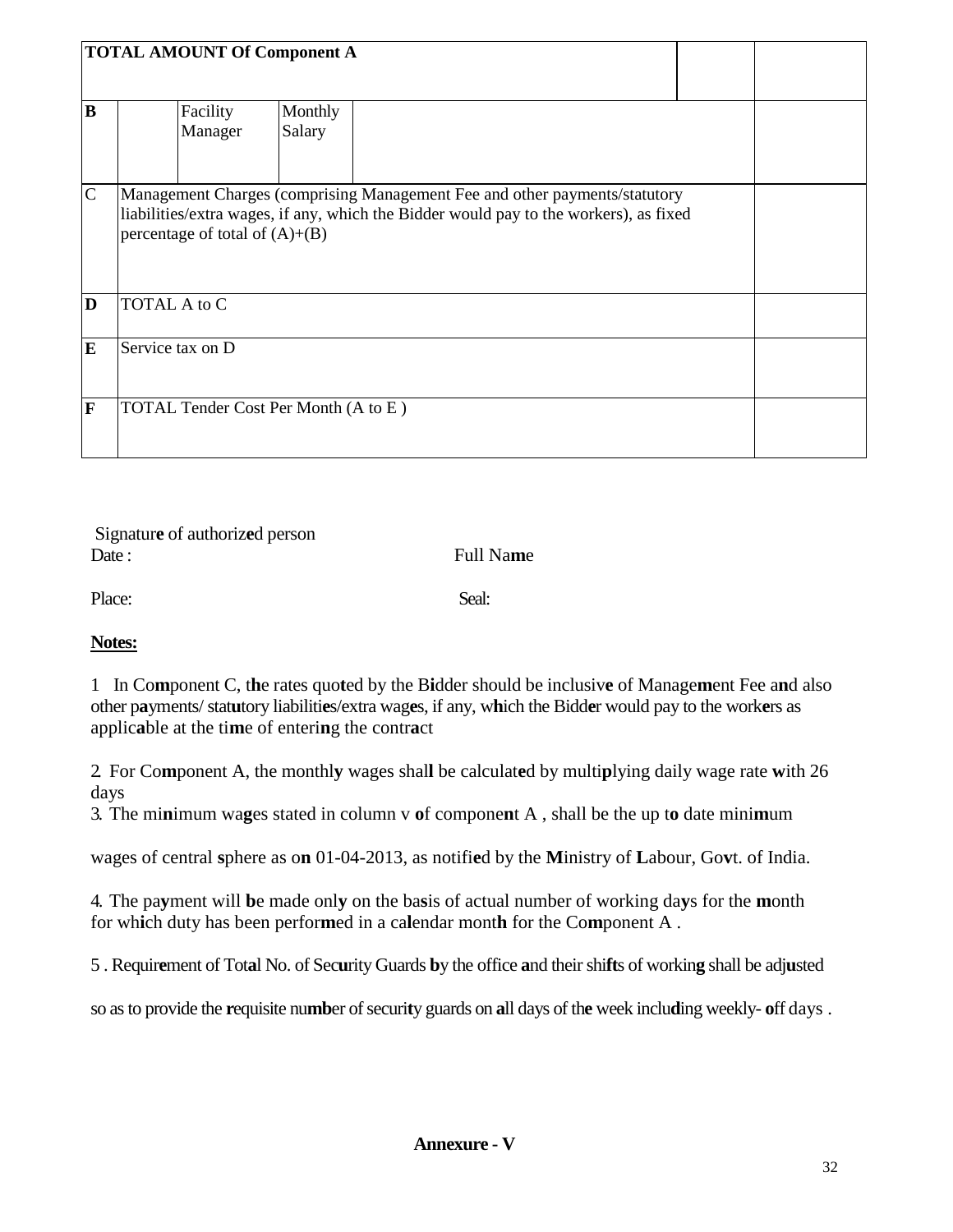## **FORM OF PERFORMANCE / SECURITY BANK GUARANTEE BOND**

In consideration of the Controller General of Patents, Designs & Trademarks (hereinafter called "CGPDTM") having offered to accept the terms and conditions of the proposed agreement

between CGPDTM and **the intervalled "the said Contractor"**) for the

Facility Management Services at IPO Delhi (hereinafter called "the said agreement") having

agreed to production of a irrevocable Bank Guarantee for Rs.

**\_\_\_\_\_\_\_\_\_\_\_**(Rupees **\_\_\_\_\_\_\_\_\_\_\_\_\_\_\_\_\_\_\_\_\_\_\_\_\_\_\_\_\_\_\_\_\_\_\_\_\_\_\_\_\_\_** only) as a

security/guarantee from the contractor(s) for compliance of his obligations in accordance with the terms and conditions in the said agreement.

1. We, **\_\_\_\_\_\_\_\_\_\_\_\_\_\_\_\_\_\_\_\_\_\_**(hereinafter referred to as "the Bank" hereby undertake to

pay to the CGPDTM an amount not exceeding Rs.

(Rupees \_\_\_\_\_\_\_\_\_\_\_\_\_\_\_\_\_\_\_\_\_\_\_\_\_\_\_\_\_only) on demand by the CGPDTM.

2. We, **\_\_\_\_\_\_\_\_\_\_\_\_\_\_\_\_\_\_\_\_\_\_\_**do hereby undertake to pay the amounts due and payable

under this guarantee without any demure, merely on a demand from the CGPDTM stating that the amount claimed as required to meet the recoveries due or likely to be due from that the said contractor(s). Any such demand made on the bank shall be conclusive as regards the amount due and payable by the bank under this guarantee. However, our liability under this guarantee shall be restricted to an amount not exceeding Rs. **\_\_\_\_\_\_\_\_\_\_\_\_\_\_\_\_\_\_\_\_\_\_** (Rupees

**\_\_\_\_\_\_\_\_\_\_\_\_\_\_\_\_\_\_\_\_\_\_\_\_\_\_\_\_\_** only)

3. We, the said bank further undertake to pay the CGPDTM any money so demanded notwithstanding any dispute or disputes raised by the contractor(s) in any suit or proceeding pending before any court or Tribunal relating thereto, our liability under this present being absolute and equivocal.

4. We, **\_\_\_\_\_\_\_\_\_\_\_\_\_\_\_\_\_\_\_\_\_\_**further agree that the guarantee herein contained shall remain

in full force and effect during the period that would be taken for the performance of the said agreement and that it shall continue to be enforceable till all the dues of the CGPDTM under or by virtue of the said agreement have been fully paid and its claims satisfied or discharged or till Officerin-charge of FMS on behalf of the CGPDTM certified that the terms and conditions of the said agreement have been fully and properly carried out by the said Contractor(s) and accordingly discharges this guarantee.

5. We, **\_\_\_\_\_\_\_\_\_\_\_\_\_\_\_\_\_\_\_\_\_\_\_**further agree with the CGPDTM that the CGPDTM shall

have the fullest liberty without our consent and without affecting in any manner our obligation hereunder to vary any of the terms and conditions of the said agreement or to extend time of performance by the said Contractor(s) from time to time or to postpone for any time or from time to